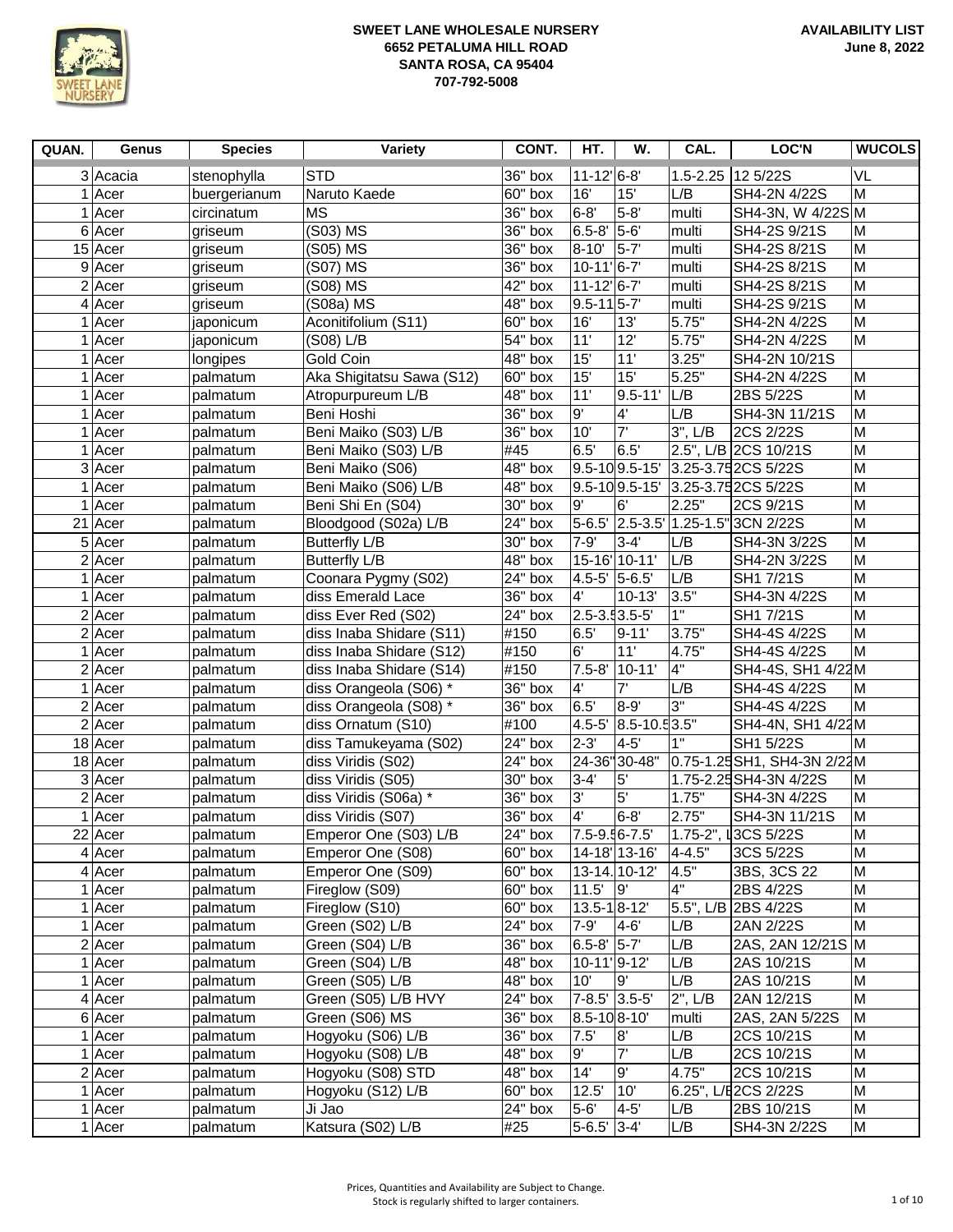

| QUAN. | Genus     | <b>Species</b> | Variety                             | CONT.     | HT.                              | W.                                | CAL.             | <b>LOC'N</b>                       | <b>WUCOLS</b>  |
|-------|-----------|----------------|-------------------------------------|-----------|----------------------------------|-----------------------------------|------------------|------------------------------------|----------------|
|       | 6 Acer    | palmatum       | Katsura (S05)                       | $36"$ box | 8-9                              | $8 - 9'$                          | L/B              | SH4-3N 4/22S                       | M              |
|       | $1$ Acer  | palmatum       | Katsura (S12) L/B                   | 72" box   | 12'                              | $14^{\overline{1}}$               | L/B              | SH4-2N 10/21S                      | M              |
|       | $2$ Acer  | palmatum       | Kiyohime Yatsubusa (S02) MS24" box  |           | $2 - 2.5'$                       | 5                                 | <b>MS</b>        | SH1 10/21S                         | M              |
|       | 1 Acer    | palmatum       | Kiyohime Yatsubusa (S03) L/B36" box |           | $2^{\prime}$                     | 9'                                | L/B              | SH4-3N 4/22S                       | M              |
|       | $1$ Acer  | palmatum       | Kiyohime Yatsubusa (S03) MS 24" box |           | $2^{\prime}$                     | $4^{\circ}$                       | <b>MS</b>        | SH1 10/21S                         | M              |
|       | $1$ Acer  | palmatum       | Momenshide L/B                      | 60" box   | 14.5'                            | 15'                               | L/B              | SH4-2N 10/21S                      | M              |
|       | $1$ Acer  | palmatum       | Nishiki Gawa (S09) L/B              | 48" box   |                                  | 11-12 13-15                       |                  | 3.75", L/E2AN 5/22S                | M              |
|       | $1$ Acer  | palmatum       | Nishiki Gawa (S10a) * L/B           | 60" box   |                                  | 10-12' 11-13'                     |                  | 6-6.5", L/2BS 10/21S               | M              |
|       | 8 Acer    | palmatum       | Nuresagi (S05) L/B                  | 36" box   | $7 - 8'$                         | $4.5 - 5.5$ ' $L/B$               |                  | 2BS 2/22S                          | M              |
|       | $1$ Acer  | palmatum       | Nuresagi (S09) STD                  | 72" box   | 17'                              | 13'                               | l6"              | 3CS 7/21S                          | M              |
|       | 1 Acer    | palmatum       | Nuresagi (S10)                      | 60" box   |                                  | 15-16 10-12                       | 5.25"            | 3CS 1/22S                          | M              |
|       | $2$ Acer  | palmatum       | Nuresagi (S11)                      | 72" box   |                                  |                                   |                  | 15.5-1 10.5-12 5.25-5.5" 1C 1/22S  | M              |
|       | $2$ Acer  | palmatum       | Oku Kuji Nishiki (S03)              | 30" box   | 6.5-7' 5-6'                      |                                   | L/B              | SH4-3S 7/21S                       | M              |
|       | $2$ Acer  | palmatum       | Omato (S10)                         | 72" box   | 16'                              | $10 - 18'$                        |                  | 5.5-5.75" 1C 5/22S                 | M              |
|       | 3 Acer    | palmatum       | Omato (S10) L/B                     | 60" box   |                                  | 13-15 10-11                       |                  | 5.5-6", L/2BS 10/21S               | M              |
|       | 1 Acer    | palmatum       | Omato (S10) STD                     | 60" box   | 12'                              | 11'                               | 6"               | 2BS 10/21S                         | M              |
|       | 1 Acer    | palmatum       | Omato (S11)                         | 72" box   | 17'                              | 16'                               | 5.5"             | 1C 5/22S                           | M              |
|       | $2$ Acer  | palmatum       | Omato (S12)                         | 72" box   | 18'                              | $14 - 17'$                        | 5.5-6.5"         | 1C 5/22S                           | M              |
|       | $1$ Acer  | palmatum       | Omurayama (S04)                     | 30" box   | $5.5 - 6'$ 7-8                   |                                   | L/B              | SH4-3N 9/21S                       | M              |
|       | $1$ Acer  | palmatum       | Omurayama (S06) L/B                 | #100      | 7'                               | 11'                               |                  | 3.75", L/ESH4-3N 4/22S             | $\overline{M}$ |
|       | $1$ Acer  | palmatum       | Omurayama (S07) L/B                 | #100      | 8.5'                             | $10 - 13'$                        |                  | 3.75", L/ESH4-3N 4/22S             | M              |
|       | 1 Acer    | palmatum       | Orido Nishiki (S10)                 | $48"$ box | 14.5'                            | 17'                               | L/B              | SH4-2N 4/22S                       | M              |
|       | 1 Acer    | palmatum       | Osakazuki (S09) STD                 | 60" box   | 14-16 9-11                       |                                   | $\overline{6}$ " | 2CS 10/21S                         | M              |
|       | $2$ Acer  | palmatum       | Osakazuki (S10) STD                 | 60" box   | 17'                              | 10'                               | 5.5"             | 2CS 10/21S                         | M              |
|       | $2$ Acer  | palmatum       | Oshio Beni (S06)                    | 24" box   | 5.5-7' 3-4'                      |                                   |                  | 1.5", L/B 3CN 10/21S               | M              |
|       | 1 Acer    | palmatum       | Oshio Beni (S10)                    | 54" box   |                                  | 11-13 12-14                       | $5 - 6"$         | 3CN 5/22S                          | M              |
|       | $2$ Acer  | palmatum       | Oshio Beni (S10) L/B                | 60" box   | 13.5-1 8.5-9                     |                                   | L/B              | 3CN 2/22S                          | M              |
|       | $1$  Acer | palmatum       | Otome Zakura (S10) L/B              | 60" box   | 9.5'                             | 13'                               | L/B              | 2BS 2/22S                          | M              |
|       | $1$ Acer  | palmatum       | <b>Purple Ghost</b>                 | 36" box   | 11.5'                            | 12'                               | L/B              | SH4-3N 4/22S                       | M              |
|       | 1 Acer    | palmatum       | Red Pygmy (S02)                     | 24" box   | 8.5-9' 5-6'                      |                                   | 2"               | SH4-3S 4/22S                       | M              |
|       | 3 Acer    | palmatum       | Ryu Gu (S02) L/B                    | $24"$ box | $3-3.5'$ 3-3.5'                  |                                   | L/B              | SH1 10/21S                         | M              |
|       | 24 Acer   | palmatum       | Sango Kaku (S02)                    | #15       |                                  |                                   |                  | 6.5-9' 3.5-4.5' 75-1.25" 2AN 5/22S | M              |
|       | 1 Acer    | palmatum       | Sango Kaku Tri Clump                | $36"$ box | $13-14$ <sup>'</sup> 8-11'       |                                   |                  | Tri Clump2AN 5/22S                 | M              |
|       | $2$ Acer  | palmatum       | Sharp's Pygmy L/B                   | 24" box   | 2.5                              | $3 - 3.5'$                        | 1.5"             | SH1 7/21S                          | M              |
|       | 1 Acer    | palmatum       | Sherwood Flame (S12) L/B            | 60" box   | 12.5'                            | 10.5'                             | L/B              | 2BS 2/22S                          | M              |
|       | $4$ Acer  | palmatum       | Shin Deshojo (S06) L/B              | 36" box   | 5.5-7' 4-6'                      |                                   | L/B              | 2BS 10/21S                         | M              |
|       | $2$ Acer  | palmatum       | Shishio Hime                        | $36"$ box | 3-4.5' 7-9'                      |                                   | L/B              | SH4-3N, SH2 4/22M                  |                |
|       | $1$ Acer  | palmatum       | Suminagashi (S10) STD               | 60" box   | 13.5' 13'                        |                                   | 5.25"            | 3CS 7/21S                          | M              |
|       | 11 Acer   | palmatum       | Tobiosho (S04) L/B                  | 30" box   | $5-6'$                           | $3-4'$                            | L/B              | 2CS 10/21S                         | M              |
|       | $2$ Acer  | palmatum       | Tobiosho (S10)                      | 60" box   | 9.5-10 8-10                      |                                   | L/B              | 2CS 2/22S                          | M              |
|       | $1$ Acer  | palmatum       | Tsukushigata (S04)                  | 30" box   | 7.5'                             | 5.5'                              | 1.5"             | 2CS 2/22S                          | M              |
|       | $1$ Acer  | palmatum       | Ukigumo (S10)                       | 48" box   | 17'                              | 14'                               | L/B              | SH4-2N 4/22S                       | M              |
|       | $2$ Acer  | palmatum       | Yezo Nishiki (S04)                  | 30" box   |                                  | 8.5-9' 4.5-5.5' 1.75"             |                  | 3CS 2/22S                          | M              |
|       | $2$ Acer  | pentaphyllum   | <b>MS</b>                           | 36" box   | $10-11'$ 7-8'                    |                                   | multi            | SH4-3S 10/21S                      | M              |
|       | $2$ Acer  | platanoides    | Crimson Sentry (S09)                | 48" box   | 18-19' 9-10'                     |                                   |                  | 4.25-4.5" 6C 8/21S                 | M              |
|       | 1 Acer    | platanoides    | Crimson Sentry (S09) L/B            | 48" box   | 18'                              | 11                                | L/B              | 6C 8/21S                           | M              |
|       | 20 Acer   | rubrum         | <b>Bowhall</b>                      | 24" box   | $13-15'$ 4-6'                    |                                   |                  | 1.25-1.5" 3BS, 5BS 8/21S           | M              |
|       | $7$ Acer  | rubrum         | Bowhall                             | 36" box   | 16-19 5-7                        |                                   | $2.5 - 3"$       | 5BS 8/21S                          | M              |
|       | $6$ Acer  | rubrum         | Bowhall (S04)                       | 36" box   | $17 - 18$ <sup>1</sup> /4-5      |                                   |                  | 2.5-2.75" 5BS 9/21S                | M              |
|       | $10$ Acer | rubrum         | Bowhall (S06)                       | 48" box   | 18-20' 4.5-6'                    |                                   | $2.5 - 3"$       | 5BS 11/21S                         | M              |
|       | 7 Acer    | rubrum         | October Glory (S02)                 | 24" box   |                                  | $10-11.4.5-5.5$ <sup>'</sup> 1.5" |                  | 5CS 9/21S                          | M              |
|       | 6 Acer    | rubrum         | October Glory (S03)                 | 24" box   | $12 - 14$ <sup>'</sup> $5 - 7$ ' |                                   | $1.75 - 2"$      | 5CS 8/21S                          | M              |
|       | 8 Acer    | rubrum         | October Glory (S04)                 | 36" box   | 16-18' 7-9.5'                    |                                   | 2-2.25"          | 5CS 5/22S                          | M              |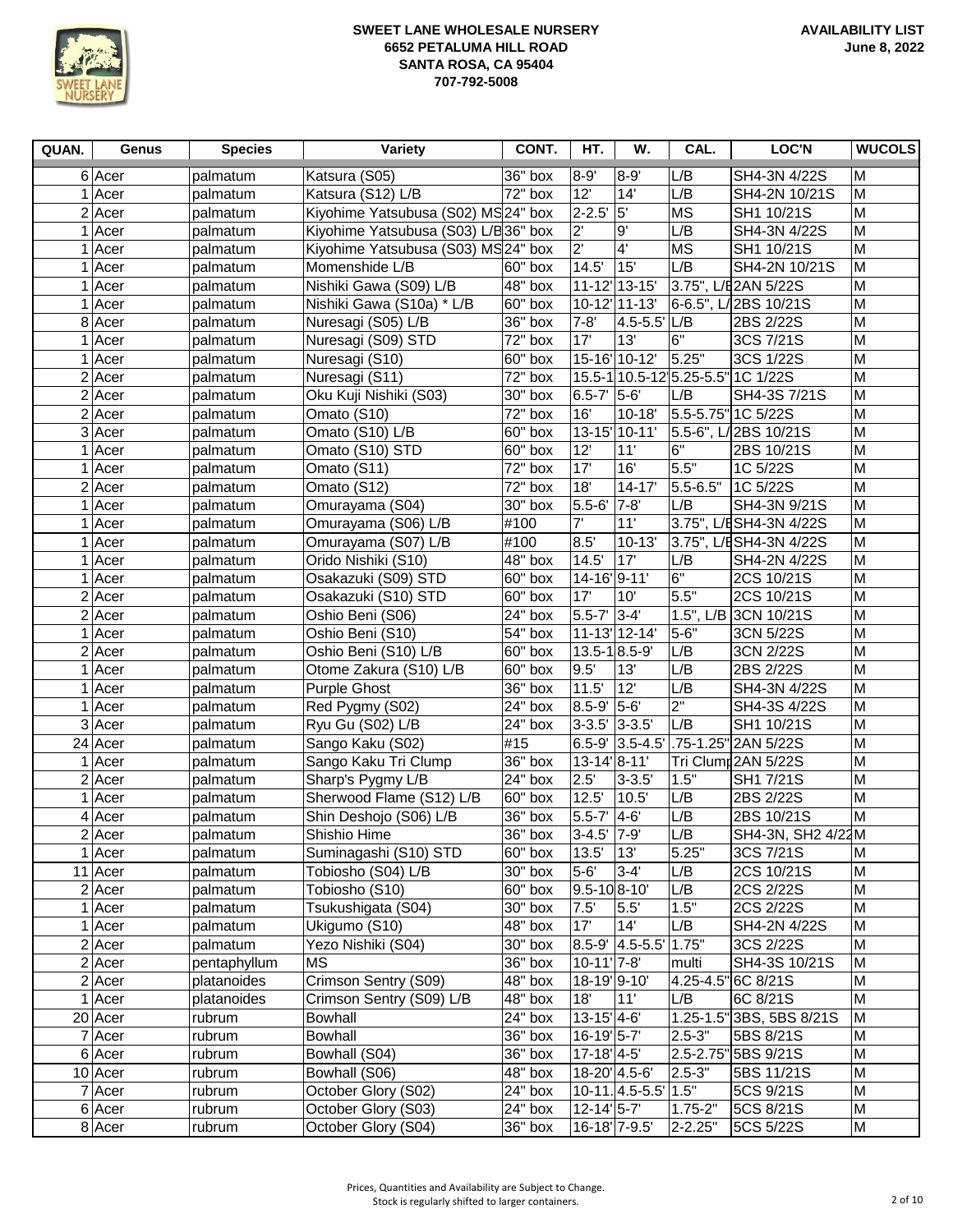

| QUAN. | Genus                | <b>Species</b>            | Variety                 | CONT.             | HT.                                    | W.                          | CAL.           | LOC'N                            | <b>WUCOLS</b>  |
|-------|----------------------|---------------------------|-------------------------|-------------------|----------------------------------------|-----------------------------|----------------|----------------------------------|----------------|
|       | $10$ Acer            | rubrum                    | October Glory (S05)     | 48" box           | 17-19 6-8                              |                             |                | 2.75-3.5" 5CS 10/21S             | M              |
|       | $4$ Acer             | rubrum                    | Redpointe               | 24" box           | 14-15'6-7'                             |                             | 2"             | 3BS 8/21S                        | M              |
|       | 1 Acer               | rubrum                    | Redpointe               | 36" box           | 16-18 8-10                             |                             | 2.5"           | 5BS 5/22S                        | M              |
|       | 1 Acer               | shirasawanum              | Aureum (S12)            | 48" box           | 12'                                    | 10'                         | L/B            | SH4-2N 4/22S                     | M              |
|       | $4$ Acer             | shirasawanum              | Blue Moon (S04)         | 30" box           | $6 - 7'$                               | $4-5$                       | 1"             | SH4-3N 9/21S                     | M              |
|       | $1$ Acer             | shirasawanum              | Moonrise (S08)          | 48" box           | 14'                                    | 9'                          | L/B            | SH4-2N 9/21S                     | M              |
|       | $4$ Acer             | shirasawanum              | Moonrise (S10)          | 60" box           | 10-12'9-11'                            |                             | 4.5-5"         | SH4-2N 10/21S                    | M              |
|       | $12$ Acer            | trunc. x plat.            | Norwegian Sunset (S02)  | 24" box           | 13-15 5-9.5                            |                             | $1.5 - 1.75$ " | 5CN 5/22S                        | M              |
|       | $17$ Acer            | trunc. x plat.            | Norwegian Sunset (S03)  | 24" box           | $11-13$ <sup>2</sup> $-4$              |                             | $1 - 1.25"$    | 5CN 8/21S                        | $\overline{M}$ |
|       | 20 Acer              | trunc. x plat.            | Norwegian Sunset (S03a) | 24" box           | $11.5 - 1$ 4-5.5                       |                             |                | 1.25-1.5" 5CN 9/21S              | M              |
|       | $11$ Acer            | trunc. x plat.            | Norwegian Sunset (S04)  | 36" box           | $12.5 - 16 - 8$                        |                             |                | 1.5-1.75" 5CN 8/21S              | M              |
|       | 1 Acer               | trunc. x plat.            | Norwegian Sunset (S08)  | 60" box           | 16'                                    | 15'                         | 3.75"          | 5CN 4/22S                        | M              |
|       | 8 Acer               | trunc. x plat.            | Pacific Sunset (S03)    | 24" box           | $13.5 - 1$ 5-7                         |                             | $1.25 - 1.5"$  | 4CS 8/21S                        | $\overline{M}$ |
|       | 26 Acer              | trunc. x plat.            | Pacific Sunset (S03a)   | 24" box           | $11.5 - 15 - 6$                        |                             |                | 1.25-1.5" 4CS, 5CN 9/21S         | M              |
|       | $18$ Acer            | trunc. x plat.            | Pacific Sunset (S05)    | 36" box           | 14-16 5-9                              |                             | 2-2.5"         | 4CS 8/21S                        | $\overline{M}$ |
|       | 1 Acer               | trunc. x plat.            | Pacific Sunset (S05a)   | 36" box           |                                        | 16-17 10-13                 | 3-3.25"        | 4CS 9/21S                        | $\overline{M}$ |
|       | 3 Acer               | trunc. x plat.            | Pacific Sunset (S08)    | 60" box           |                                        | 19-21 15-17                 | $3.75 - 4"$    | 4CS 4/22S                        | M              |
|       | 3 Acer               | trunc. x plat.            | Pacific Sunset (S09)    | 60" box           |                                        | 17-20 18-20"                |                | 4.5-4.75" 4CS, DISP 4/22S M      |                |
|       | 30 Acer              | x freemanii               | Armstrong               | 24" box           | 14-17 3-5                              |                             | 2-2.5"         | 3BS, 5BS 8/21S                   | M              |
|       | 30 Acer              | x freemanii               | Armstrong (S07)         | 36" box           | 16-20 6-9                              |                             | 2.75-4"        | 5BS 5/22S                        | M              |
|       | $14$ Acer            | x freemanii               | Armstrong (S07)         | 48" box           | 17-19 5-6                              |                             | 4.25"          | 11, 5BS 8/21S                    | $\overline{M}$ |
|       | 10 Acer              | x freemanii               | Armstrong Gold (S04)    | 36" box           | $16-17$ <sup>2</sup> $-4$ <sup>'</sup> |                             |                | 2.5-2.75" 5BS 9/21S              | M              |
|       | 3 Acer               | x freemanii               | Autumn Blaze (S03)      | 24" box           | $10-12$ <sup>1</sup> 5-7               |                             | 1.5"           | 4BS 10/21S                       | $\overline{M}$ |
|       | $10$ Acer            | x freemanii               | Autumn Blaze (S04)      | 36" box           | 15-17' 7-8'                            |                             | 2-2.25"        | 4BS 3/22S                        | M              |
|       | $4$ Acer             | x freemanii               | Autumn Blaze (S07)      | 48" box           | 19-21'8-10'                            |                             | $3 - 3.5"$     | 4BS 11/21S                       | M              |
|       | $1$ Aesculus         | x carnea                  | <b>Briotii</b>          | 36" box           | 11.5'                                  | 4.5'                        | 2.25"          | 6C 9/21S                         | M              |
|       | $2$ Agave            | americana                 |                         | #06               |                                        | $\overline{10}$ -12" 12-15" |                | 12 5/22S                         | VL             |
|       | $\overline{2}$ Agave | americana                 |                         | #15               | 15"                                    | 18"                         |                | 12 5/22S                         | VL             |
|       | $2$ Agave            | americana                 |                         | 36" box           | $3-3.5'$ 4-6                           |                             |                | SH3 5/22S                        | VL             |
|       | 6 Agave              | X                         | <b>Blue Glow</b>        | #10               |                                        | 10-12"10-12"                |                | 12 5/22S                         | VL             |
|       | 8 Aloe               | striata                   |                         | #05               |                                        | 10-12" 18-24"               |                | 12 5/22S                         |                |
|       | $\overline{5}$ Apple |                           | Anna 2T Cordon          | 30" box           | $3.5 - 6'$ 5-6                         |                             | 2"             | 5AS 5/22S                        | M              |
|       | 17 Apple             |                           | Anna 3T Cordon          | 30" box           | $5-6'$                                 | $4 - 5.5$                   | 2-2.25"        | 5AS 7/21S                        | M              |
|       | 1 Apple              |                           | Fuji                    | #15               | 5.5-6' 2.5-3'                          |                             | 1"             | 5AS 10/21S                       | $\overline{M}$ |
|       | $1$ Apple            |                           | Fuji                    | 24" box           | 8'                                     | 3,                          | 1.25"          | 5AS 6/22S                        | M              |
|       | 3 Apple              |                           | Gala                    | #15               | $6 - 6.5'$                             | $ 3 - 3.5 $                 | 1"             | 5AS 10/21S                       | M              |
|       | $2$ Apple            |                           | Gala                    | 24" box           | 9'                                     | 5'                          | 1.25"          | 5AS 10/21S                       | $\overline{M}$ |
|       | 1 Apple              |                           | Gala 2T Cordon          | 30" box           | 6'                                     | 6.5'                        | 2"             | 5AS 5/22S                        | M              |
|       | $4$ Apple            |                           | <b>Granny Smith</b>     | #15               | $5-6'$                                 | $2.5 - 3'$                  | $\overline{1}$ | 5AS 10/21S                       | M              |
|       | $1$ Apple            |                           | Granny Smith 2T Cordon  | 30" box           | 6'                                     | 7'                          | $1.5 - 2"$     | 5AS 5/22S                        | M              |
|       | $4$ Apple            |                           | Granny Smith 3T Cordon  | 30" box           | $5-6$                                  | $5-6'$                      |                | 1.75-2.25 5AS 5/22S              | M              |
|       | $1$ Apple            |                           | Gravenstein             | #15               | $5-6'$                                 | $2 - 2.5'$                  | $ 0.75 - 1"$   | 5AS 10/21S                       | ${\sf M}$      |
|       | 10 Arbutus           | unedo                     | Compacta MS             | #15               | 24-30"24"                              |                             | multi          | 1A 5/22S                         | L              |
|       | 10 Arbutus           | x                         | Marina MS               | #15               | $3.5 - 5'$ 2.5-4                       |                             | multi          | 1A 10/21S                        | L              |
|       | 30 Arbutus           | X                         | Marina MS               | 24" box           | 5.5-8' 3-4.5'                          |                             | multi          | 1A 10/21S                        | L              |
|       | $2$ Arbutus          | X                         | Marina MS               | 36" box           | $6 - 7'$                               | $5-6'$                      | multi          | 1A 5/22S                         | L              |
|       | 12 Arbutus           | $\pmb{\mathsf{x}}$        | Marina NAT              | #15               | $4-6'$                                 | $3 - 4.5'$                  | <b>NAT</b>     | 1A 10/21S                        |                |
|       | 1 Arbutus            | X                         | Marina NAT              | 48" box           | 10'                                    | 6'                          | <b>NAT</b>     | 1A 9/21S                         |                |
|       | 10 Arbutus           | X                         | Marina STD              | #15               | 7-7.5' 2-2.5'                          |                             | 1"             | 1A 5/22S                         |                |
|       | 19 Arbutus           | X                         | Marina STD              | 24" box           | $7 - 10'$                              |                             |                | $ 3.5 - 5.5 $ 1.75-2.25 1A 5/22S |                |
|       | 3 Arbutus            | $\boldsymbol{\mathsf{x}}$ | Marina STD              | 36" box           | 10-12' 5-6'                            |                             | $2.5 - 3"$     | 1A 10/21S                        | L              |
|       | 52 Buxus             | microphylla               | Baby Gem ® Globe 21-24  | <b>B&amp;B 15</b> |                                        | 21-24" 21-24"   ylw dot     |                | 11, DISP                         | M              |
|       | 29 Buxus             | microphylla               | Baby Gem ® Globe 24-27  | <b>B&amp;B 15</b> |                                        | 24-27" 24-27"               | red dot        | 11                               | M              |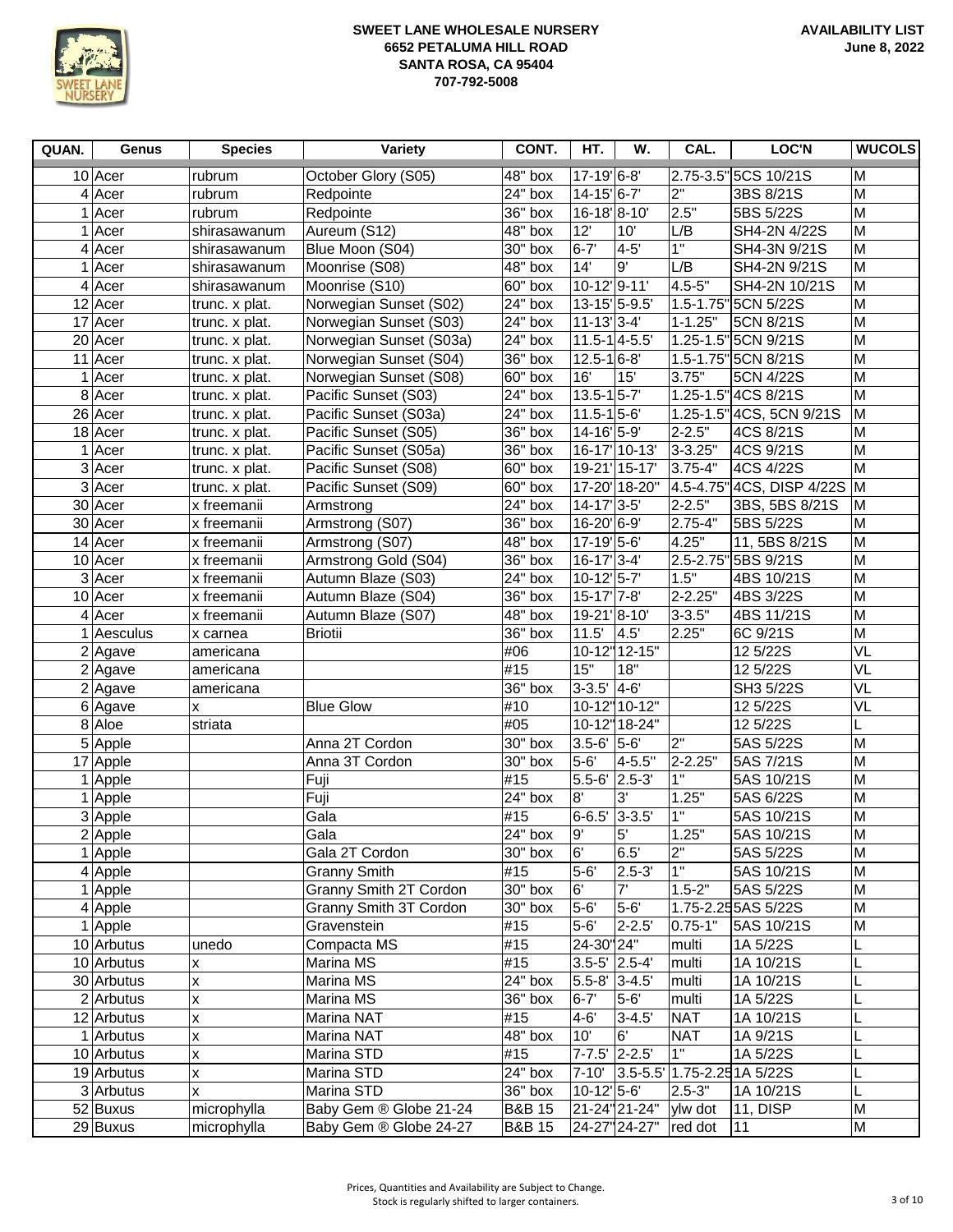

| QUAN. | Genus            | <b>Species</b>   | Variety                      | CONT.             | HT.              | W.                            | CAL.                   | <b>LOC'N</b>           | <b>WUCOLS</b> |
|-------|------------------|------------------|------------------------------|-------------------|------------------|-------------------------------|------------------------|------------------------|---------------|
|       | 40 Buxus         | microphylla      | Baby Gem ® Globe 27-30       | <b>B&amp;B 15</b> |                  | 27-30"27-30"                  | wht dot                | 11                     | M             |
|       | 28 Buxus         | microphylla      | Baby Gem ® Globe 30-33       | <b>B&amp;B 15</b> |                  | 30-33" 30-33"                 | grn dot                | 11                     | M             |
|       | 3Buxus           | microphylla      | Green Beauty Globe 18-21     | <b>B&amp;B 15</b> |                  | 18-21" 18-21"                 | No Dot                 | 8B                     | M             |
|       | 44 Buxus         | microphylla      | Green Beauty Globe 21-24     | <b>B&amp;B 15</b> |                  | 21-24" 21-24"                 | Yellow D(8B, SH1       |                        | M             |
|       | 37 Buxus         | microphylla      | Green Beauty Globe 24-27     | <b>B&amp;B 15</b> |                  | 24-27" 24-27"                 | Red Dot 8B, SH1        |                        | M             |
|       | 24 Buxus         | microphylla      | Green Beauty Globe 27-30     | <b>B&amp;B 15</b> |                  | 27-30"27-30"                  | White Do 8B PFA        |                        | M             |
|       | $2$ <b>Buxus</b> | microphylla      | Green Beauty Globe 30-33     | <b>B&amp;B 15</b> |                  | 30-33" 30-33"                 | Green Do8B             |                        | M             |
|       | 1 Buxus          | microphylla      | Winter Gem Brioche (S04)     | #15               | $2^{\prime}$     | 3'                            |                        | 7A 7/21S               | M             |
|       | $1$ <b>Buxus</b> | microphylla      | Winter Gem Brioche (S07)     | #20               | $\overline{2}$   | 3.5'                          |                        | 7A 7/21S               | M             |
|       | $2$ Buxus        | microphylla      | Winter Gem Brioche (S08)     | 36" box           | $2 - 3'$         | $4-5$                         |                        | 7A 12/21S              | M             |
|       | 5 Buxus          | microphylla      | Winter Gem Brioche (S08)     | <b>B&amp;B 25</b> | 3'               | $4^{\prime}$                  |                        | 7A 7/21S               | M             |
|       | $2$ <b>Buxus</b> | sempervirens     | English Boxwood              | <b>B&amp;B 15</b> | 24-27"18"        |                               | Red Dot                | <b>7A</b>              | M             |
|       | 27 Buxus         | sempervirens     | English Boxwood              | <b>B&amp;B 20</b> |                  | 33-36" 24 - 27" No Dot        |                        | 7A                     | M             |
|       | 36 Buxus         | sempervirens     | English Boxwood (S06)        | #25               |                  | 24-30" 24-30"                 | Green Do7A             |                        | M             |
|       | 5 Buxus          | sempervirens     | English Boxwood (S07)        | #45               | $5.5 - 6'$ 4-4.5 |                               |                        | 7A 7/21S               | M             |
|       | 3Buxus           | sempervirens     | English Boxwood (S07)        | <b>B&amp;B 25</b> | $3.5 - 4.54 - 5$ |                               |                        | 7A 7/21S               | M             |
|       | 2Buxus           | sempervirens     | English Boxwood (S09a)       | #45               | $5.5 - 6'$ 4.5'  |                               |                        | 7A 7/21S               | M             |
|       | 1 Buxus          | sempervirens     | Globe (S09)                  | 36" box           |                  | 53-55" 53-55"                 |                        | SH4-2N 10/21S          | M             |
|       | 18 Buxus         | sempervirens     | Globe 21-24                  | <b>B&amp;B 15</b> |                  | 21-24"21-24"                  | Yellow D <sub>19</sub> |                        | M             |
|       | 8Buxus           | sempervirens     | Globe 24-27                  | <b>B&amp;B 15</b> |                  | 24-27" 24-27"                 | Red Dot 9              |                        | M             |
|       | $4$ Buxus        | sempervirens     | Globe 27-30                  | <b>B&amp;B 15</b> |                  | 27-30" 27-30"                 | White Do <sub>9</sub>  |                        | M             |
|       | 50 Buxus         | sempervirens     | Globe 30-33                  | #20               |                  | 30-33"30-33"                  | No Dot                 | 9                      | M             |
|       | $2$ Buxus        | sempervirens     | Graham Blandy (S07)          | #25               | $6 - 7'$         | $1 - 2$                       |                        | 7A 7/21S               | M             |
|       | $2$ <b>Buxus</b> | sempervirens     | <b>Green Tower</b>           | #20 M             | 5'               | $\overline{2}$                |                        | 7A 7/21S               | M             |
|       | 1 Buxus          | sempervirens     | Spiral (S05)                 | #10               | 40"              | 15" B                         |                        | 7A 7/21S               | M             |
|       | $2$ Buxus        | sempervirens     | Suffruticosa                 | #45               | $3 - 3.5'$       | $3.5 - 4.5'$                  |                        | 8B 7/21S               | M             |
|       | 25 Buxus         | sempervirens     | Suffruticosa (S09)           | <b>B&amp;B 45</b> |                  | $3-3.5$ <sup>'</sup> 3.5-4.5' |                        | 8B 7/21S               | M             |
|       | 10 Buxus         | sempervirens     | Variegata Cone (S03)         | <b>B&amp;B 15</b> |                  | 26-28"15-16" B                |                        | 7A 7/21S               | M             |
|       | $2$ Buxus        | sempervirens     | Variegata Cone (S04)         | <b>B&amp;B 15</b> | 30"              | 16" B                         |                        | 7A 7/21S               | M             |
|       | 5Buxus           | sempervirens     | Variegata Spiral (S05)       | <b>B&amp;B 20</b> | 48"              | 16" B                         |                        | 7A 7/21S               | M             |
|       | 1 Buxus          | sinica insularis | Justin Brouwers (S02)        | #20               |                  | 24-28"36-48"                  |                        | 12 8/21S               | M             |
|       | $2$ Buxus        | sinica insularis | Justin Brouwers (S03)        | #15               |                  | 24-28" 24-30"                 |                        | 12 8/21S               | M             |
|       | 1 Buxus          | x                | Green Mountain               | <b>B&amp;B 15</b> |                  | 28-33" 12-18"                 |                        | 11, Disp 7/21S         | M             |
|       | 16 Buxus         | x                | Green Mountain Cone          | <b>B&amp;B 20</b> | $3.5 - 4'$       | 15" B                         |                        | 7C 2/22S               | M             |
|       | Camellia         | japonica         | Chandler Elegans (S02)       | #15               | 3.5'             | 3.5'                          | red/wht                | SH3 7/21S              | M             |
|       | 10 Camellia      | japonica         | Kramer's Supreme             | 30" box           | $5-6'$           | $5-6'$                        |                        | coral red SH3 $9/21S$  | M             |
|       | $1$ Camellia     | japonica         | Magnoliaeflora               | #15 M             | $4 - 5'$         | $3 - 4$                       | pink                   | SH3 10/21S             | M             |
|       | 1 Camellia       | japonica         | Marie Bracey                 | #15               | 3.5'             | $3-4'$                        | pink                   | SH3 7/21S              | M             |
|       | $2$ Camellia     | japonica         | Nuccio's Gem (S05)           | #15 M             | $3.5 - 4'$ 2-2.5 |                               |                        | dbl white SH3 10/21S   | M             |
|       | $1$ Camellia     | japonica         | Nuccio's Katherine           | #15               | 4'               | $2.5 - 3'$                    |                        | rose pink SH3 7/21S    | M             |
|       | 14 Camellia      | japonica         | Nuccio's Pearl               | #15 M             | 3.5'             | $2^{\prime}$                  |                        | dbl wh/pkSH3 3/22S     | M             |
|       | 1 Camellia       | japonica         | Pearl Maxwell                | 30" box           | $5^{\prime}$     | $3.5 - 4'$                    |                        | It pink db SH3 9/21S   | M             |
| 1     | Camellia         | japonica         | <b>White Mermaid</b>         | 30" box           | $5^{\circ}$      | 5'                            | white                  | SH3 9/21S              | M             |
|       | 3 Camellia       | lutchuensis      | <b>Fragrant Camellia STK</b> | #15               | $3.5 - 4.54'$    |                               |                        | white frag SH3 $7/21S$ | M             |
|       | 1 Camellia       | sasanqua         | Apple Blossom                | #15 M             | $5-6$            | $ 3 - 4 $                     | pink                   | SH3 7/21S              | M             |
|       | $2$ Camellia     | sasanqua         | French Vanilla               | 30" box           | 5.5-6.54-6       |                               |                        | crm wht $ SH3 5/22S$   | M             |
|       | 1 Camellia       | sasanqua         | Hana-Jiman (S05)             | #15               | $4-5$            | $3 - 4'$                      |                        | pink edgeSH3 7/21S     | M             |
|       | 6 Camellia       | sasanqua         | Kanjiro (S05)                | #15 M             | $4^{\circ}$      | $\overline{2}$                |                        | rose-pink SH3 3/22S    | M             |
|       | 3 Camellia       | sasanqua         | Marge Miller (S02) STD       | #15 M             | 3.5'             | $2 - 3'$                      |                        | 0.5", PT SH3 7/21S     | M             |
|       | $2$ Camellia     | sasanqua         | Setsugekka (S04)             | #10               | $4-5$            | $2.5 - 3'$                    | white                  | SH3 10/21S             | M             |
|       | $2$ Camellia     | sasanqua         | Setsugekka (S05)             | #15 M             | 4-4.5' 3-3.5'    |                               | white                  | SH3 10/21S             | M             |
|       | 3 Camellia       | sasanqua         | Yuletide                     | #15 M             | 4-5.5' 3-4'      |                               | red                    | SH3 10/21S             | M             |
|       | $1$ Camellia     | X                | April Tryst (S04)            | 24" box           | $5.5^{\circ}$    | $\mathbf{4}^{\prime}$         |                        | red/pink SH3 7/21S     | M             |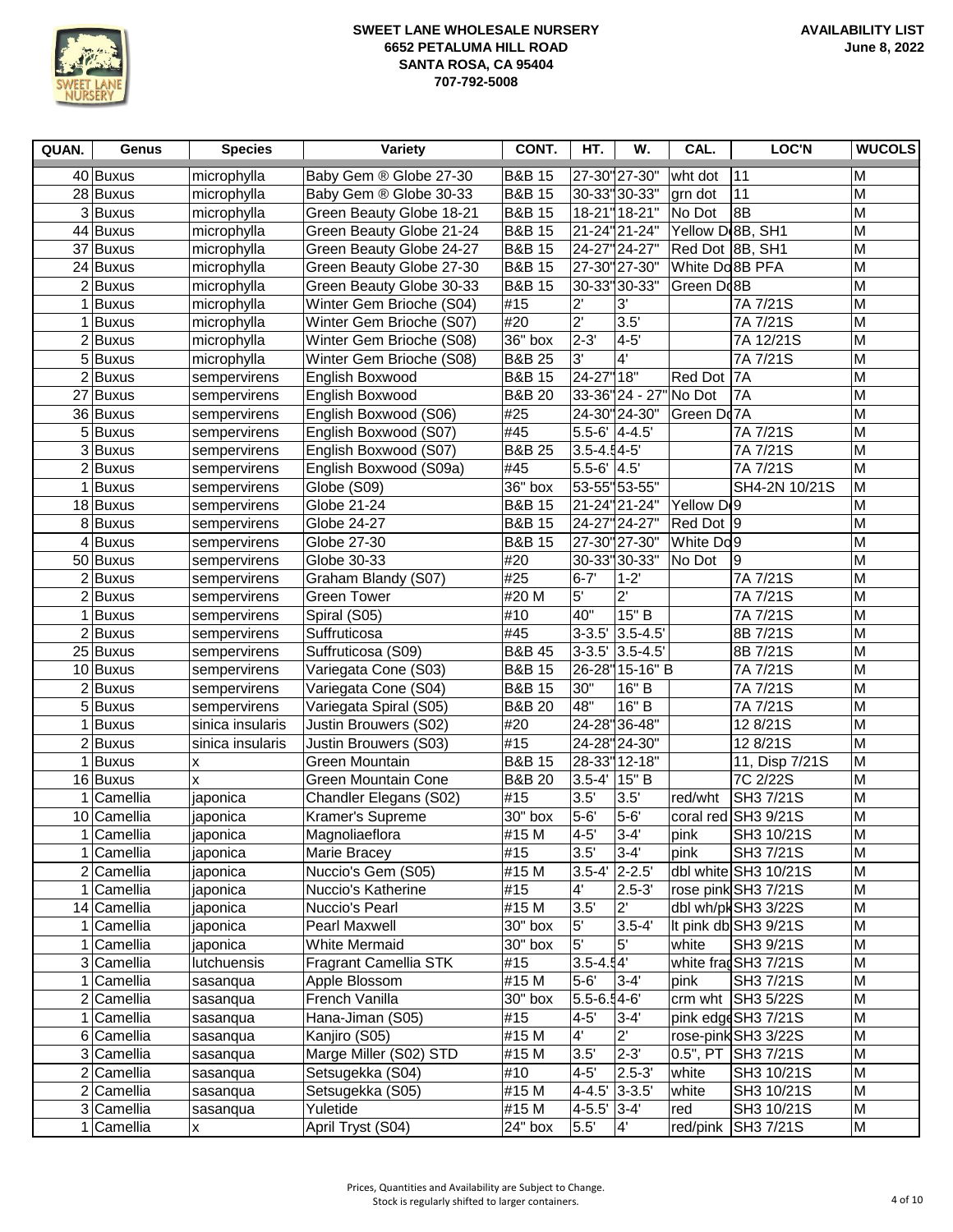

| QUAN.        | Genus                       | <b>Species</b>  | Variety                    | CONT.                 | HT.                      | W.             | CAL.                               | LOC'N                      | <b>WUCOLS</b>  |
|--------------|-----------------------------|-----------------|----------------------------|-----------------------|--------------------------|----------------|------------------------------------|----------------------------|----------------|
|              | $2$ Camellia                | x               | Buttermint (S02)           | #15 M                 | $3.5 - 4.53'$            |                | cream                              | SH3 7/21S                  | M              |
|              | 1 Camellia                  | X               | Buttermint (S04)           | #25                   | 5.5'                     | 3.5'           | cream                              | SH3 7/21S                  | M              |
|              | 1 Camellia                  | X               | Pink Icicle (S02) ESP      | #15                   | 4.5'                     | $4^{\circ}$    | pink esp                           | SH3 9/21S                  | M              |
|              | 20 Carpinus                 | betulus         | Fastigiata                 | 24" box               | 8-10                     | $1 - 1.5'$     | 1"                                 | SW 10/21S                  | M              |
|              | 10 Carpinus                 | betulus         | Fastigiata (S07)           | 48" box               | 20-22'8-10'              |                | L/B                                | <b>SW 4/22S</b>            | M              |
|              | 3 Carpinus                  | betulus         | Fastigiata (S08)           | 48" box               | 20-22' 8-10'             |                | L/B                                | SW 4/22S                   | M              |
|              | $4$ Carpinus                | betulus         | Fastigiata (S08a)          | 48" box               | 20-22' 8-10'             |                | L/B                                | <b>SW 4/22S</b>            | M              |
|              | 10 Carpinus                 | betulus         | Fastigiata (S09)           | 48" box               | 23-25' 7-9'              |                | L/B                                | SW, Front 4/22S            | M              |
|              | $2$ Carpinus                | betulus         | Fastigiata (S10)           | 48" box               | 20-25' 7-10'             |                | $4.25 - 5.5'$                      | "SW 6/21S MM               | M              |
|              | 5 Carpinus                  | betulus         | Frans Fontaine (S06)       | 36" box               | 16-18 5-7                |                | L/B                                | SW 10/21S                  | M              |
| $\mathbf{1}$ | Carpinus                    | betulus         | Frans Fontaine (S10)       | 24" box               | 10'                      | $2^{\prime}$   | 1"                                 | SW 10/21S                  | M              |
|              | $2$ Carpinus                | caroliniana     | (S05)                      | 36" box               | 18-20'8-10'              |                | $3 - 3.5"$                         | SW 4/22S                   | M              |
|              | 3 Carpinus                  | japonica        | (S04)                      | 36" box               | 10-11 6-9                |                | $2.5 - 3"$                         | SW 4/22S                   | M              |
| 1            | Carpinus                    | japonica        | (S07)                      | 36" box               | 11'                      | 10'            | 4.5"                               | SW 4/22S                   | M              |
| 1            | Cedrus                      | atlantica       | Glauca                     | 30" box               | $6.5 - 7'$               | 5-6            |                                    | 6B 6/22S                   | M              |
|              | $4$ Cedrus                  | atlantica       | Glauca Pendula SERP        | #25                   | 6'                       |                |                                    | 2.5-3.5 Serpentir 12 5/22S | M              |
|              | $1$ Cedrus                  | deodara         | Aurea                      | 36" box               | $\overline{8}$           | 4.5            | 3.5"                               | 6B 7/21S                   | L              |
|              | $2$ Cedrus                  | deodara         | Devinely Blue STK          | #02                   | 24"                      | 12"            | <b>STK</b>                         | SH2 4/22S                  | L              |
|              | 3 Cedrus                    | deodara         | Prostrate Beauty (S00)     | #03                   | $6 - 8"$                 | 12-24"         |                                    | SH2 4/22S                  | L              |
|              | 3 Cedrus                    | deodara         | Prostrate Beauty (S02)     | #06                   | $6 - 8"$                 | 24-36"         |                                    | SH2 4/22S                  | L              |
|              | $1$ Cedrus                  | deodara         | Silver Mist (S04) L/B      | $36"$ box             | 10'                      | 7'             | L/B                                | 6B 7/21S                   | L              |
|              | $2$ Cedrus                  | deodara         | Snow Sprite                | #06                   |                          | 24-36"36-48"   |                                    | SH2 4/22S                  | L              |
|              | $2$ Cedrus                  | deodara         | Snow Sprite                | 24" box               | $5-6$                    | $5.5 - 6'$     | L/B                                | <b>FR DISP 7/21S</b>       | L              |
|              | 2 Cercidium (Parx           |                 | Desert Museum L/B          | $36"$ box             |                          |                | 10.5-1 5.5-6.5' 1.5-2", L/12 5/22S |                            | VL             |
|              | 21 Cercis                   | canadensis      | <b>Forest Pansy</b>        | $24"$ box             | $7 - 11'$                | $4-6$          | $1 - 1.75"$                        | SH4-2S 4/22S               | M              |
|              | $2$ Cercis                  | canadensis      | Merlot                     | 24" box               | 8'                       | 5 <sup>1</sup> | 1"                                 | SH4-2S 7/21S               | M              |
|              | 15 Cercis                   | canadensis      | (S02) STD                  | 24" box               | 10-12'6-8'               |                |                                    | 1.25-1.5" 7C 7/21S         | M              |
|              | 1 Chamaecypari nootkatensis |                 | Pendula                    | 48" box               | 21-22 14                 |                | L/B                                | 3AS 7/21S                  | $\overline{M}$ |
|              | 1 Chamaecypari obtusa       |                 | Fernspray Gold (S02a)      | #10                   | 5'                       | 3'             |                                    | SH1 5/22S                  | M              |
|              | 3 Chamaecypari obtusa       |                 | Nana Gracilis (S02.5)      | #10                   | $2^{\prime}$             | $1.5 - 2.5$    |                                    | SH2 2/22S                  | M              |
| 1            | Chamaecypari obtusa         |                 | Pygmaea Aurescens (S05)    | 24" box               | 3.5'                     | 5'             |                                    | SH4-2N 4/22S               | M              |
|              | 4 Chamaecypari obtusa       |                 | <b>Rigid Dwarf</b>         | 24" box               | 5'                       | 5'             |                                    | SH4-2N 4/22S               | M              |
|              | 6 Chamaecypari obtusa       |                 | Verdoni (S03)              | #06                   |                          | 20-24" 12-16"  |                                    | SH2 3/22S                  | M              |
|              | 10 Chamaecypari pisifera    |                 | Golden Mop                 | #03                   |                          | 8-10"   10-12" |                                    | SH2 3/22S                  | M              |
|              | 6 Chionanthus               | retusus         |                            | 24" box               | $8-9'$                   | $2 - 2.5'$     | $1 - 1.25$                         | 3AN 5/22S                  | M              |
| 1            | Chionanthus                 | retusus         | (S05)                      | 36" box               | $13.5 - 1$ 5-10          |                | 2.5"                               | 6C 12/21S MM               | M              |
|              | 3 Chitalpa                  | tashkentensis   | Pink Dawn                  | 36" box               | $11-13$ <sup>6.5-8</sup> |                |                                    | 1.75-2.253AN 5/22S         |                |
|              | 6 Chondropetalu tectorum    |                 |                            | #15                   | 3.5-4' 2.5-3'            |                |                                    | 12 5/22S                   |                |
| 5            | Cinnamomum camphora         |                 | <b>STD</b>                 | 24" box               | $10.5 - 1$ 5.5'          |                |                                    | 1.25-1.5" 2CN 5/22S        | M              |
|              | 2 Cinnamomum camphora       |                 | <b>STD</b>                 | 36" box               | 11-13 6-6.5              |                | $2 - 2.5"$                         | 2CN 5/22S                  | M              |
|              | 9 Cordyline                 | australis       | <b>Red Sensation</b>       | #15                   | 29"'                     | 26"            |                                    | 12 5/22S                   |                |
|              | 1 Cornus                    | controversa     | June Snow (S07a)           | 48" box               | 12.5'                    | 14'            | 4.5"                               | SH4-2N 4/22S               | M              |
|              | 1 Cornus                    | kousa           | Chinensis (S07) MS         | $36"$ box             | 10'                      | 10'            | multi                              | SH4-4N 4/22S               | M              |
|              | 1 Cornus                    | kousa           | Summer Fun STD             | 24" box               | 5.5'                     | 5'             | 1"                                 | SH4-4S 4/22S               | M              |
|              | $4$ Cornus                  | kousa           | Summer Gold L/B            | 24" box               | 8-9'                     | $3 - 4'$       | L/B                                | SH4-4S 8/21S               | M              |
|              | 1 Cornus                    | kousa x nutt.   | Venus                      | #15                   | $8-9'$                   | $3-4'$         | $1 - 1.25"$                        | SH4-2N 3/22S               | M              |
|              | 1 Cornus                    | kousa x nutt.   | Venus                      | 24" box               | $9 - 10'$                | $4-5$          |                                    | 1.25-1.5" SH4-2N 3/22S     | M              |
|              | $2$ Cornus                  | kousa x nutt.   | Venus (S06)                | 48" box               | 15-16 9-11               |                |                                    | 3.5-3.75" SH4-2N 3/22S     | M              |
|              | 1 Cornus                    | nutt. x florida | Eddie's White Wonder (S04) | $\overline{36}$ " box | 8.5'                     | $5 - 6.5'$     | 2"                                 | SH4-4N 10/21S              | M              |
|              | $2$ Cotinus                 | coggygria       | Golden Spirit (S04) MS     | 24" box               | 4.5-5' 3-4'              |                |                                    | SH4-2S 11/21S              |                |
|              | 27 Cotinus                  | coggygria       | Royal Purple (S03) MS      | #15                   | 5-7.5' 3'4-5'            |                | multi                              | 4AS 8/21S                  |                |
|              | 24 Cotinus                  | coggygria       | Royal Purple (S04) MS      | 24" box M 6-8"        |                          | $5-7'$         | multi                              | 4AS 8/21S                  |                |
|              | $1$ Cotinus                 | coggygria       | Royal Purple (S04) STD     | 24" box               | $8 - 12'$                | $5-7'$         | $1.5 - 2"$                         | 4AS 8/21S                  | L              |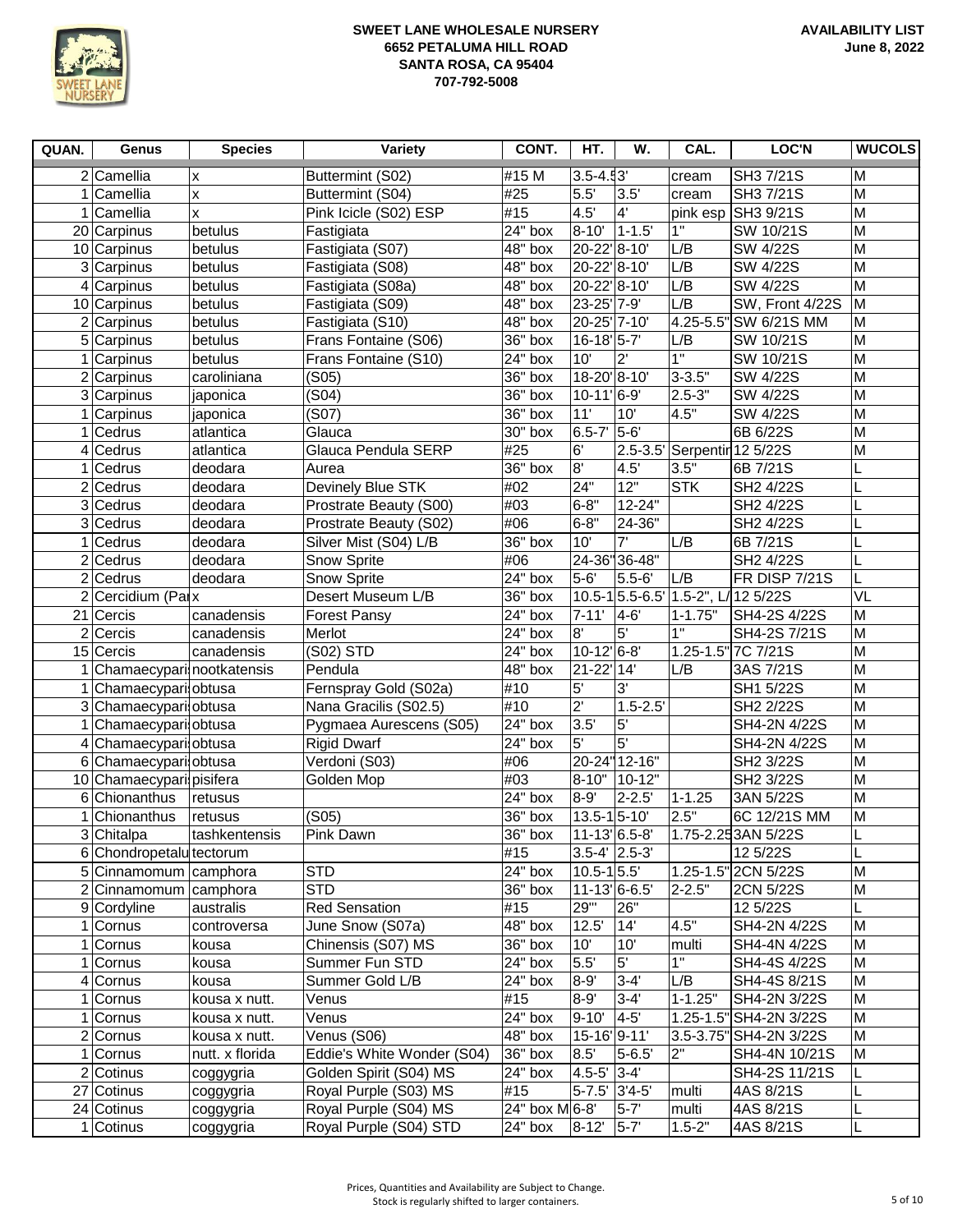

| QUAN. | Genus                     | <b>Species</b>         | Variety                                          | CONT.                   | HT.                              | W.                | CAL.        | <b>LOC'N</b>            | <b>WUCOLS</b>  |
|-------|---------------------------|------------------------|--------------------------------------------------|-------------------------|----------------------------------|-------------------|-------------|-------------------------|----------------|
|       | 1 Cotinus                 | coggygria              | Royal Purple (S05) STD                           | 36" box                 | 14-15'8-10'                      |                   | $3 - 3.5"$  | 4AS 8/21S               |                |
|       | 14 Cotinus                | x                      | Grace (S03) MS                                   | #15                     | $4 - 6'$                         | $4 - 6'$          | multi       | 4AS 8/21S               |                |
|       | 2 Cotinus                 | Χ                      | Grace (S04) MS                                   | $24"$ box               | $5 - 7'$                         | $5 - 7'$          | multi       | 4AS 8/21S               |                |
|       | 2 Cotinus                 | X                      | Grace (S05) STD                                  | 36" box                 | $11 - 13$ <sup>'</sup> 7-8'      |                   |             | 2.25-2.5" 4AS 8/21S     |                |
|       | 1 Cotinus                 | X                      | Grace (S05a) STD                                 | $48"$ box               | 12.5'                            | 9'                | 3.5"        | 4AS 11/21S              |                |
|       | 9 Cotinus                 | Χ                      | Grace STD                                        | 24" box                 | 8.5-11 5.5-9                     |                   |             | 1.25-2.254AS 5/22S      |                |
|       | 6 Cotinus                 | Χ                      | Old Fashioned (S04) STD                          | 24" box                 | 8-9                              | 4-6               |             | 1.5-1.75" 4AS 8/21S     |                |
|       | 3 Cotinus                 | X                      | Old Fashioned (S05) STD                          | 36" box                 | $9.5 - 126 - 8$                  |                   | 2.5"        | 4AS 8/21S               |                |
|       | 3 Cupressus               | arizonica              | Aurea                                            | 30" box                 | 7.5-8' 4.5-5'                    |                   |             | 6B 8/21S                | VL             |
|       | $5$ Cupressus             | cashmeriana            |                                                  | 30" box                 | $9.5 - 124 - 6$                  |                   |             | 6B 1/22S                | M              |
|       | 1 Cupressus               | macrocarpa             | Saligna Aurea                                    | 36" box                 | 12'                              | 9'                | 2.25"       | 6B 11/21S               | M              |
|       | 1 Cupressus               | sempervirens           | Swane's Golden                                   | 24" box M 6.5'          |                                  | 20-22"            |             | 3BN 7/21S               | L              |
|       | 16 Daphne                 | burkwoodii             | Carol Mackie                                     | #07                     |                                  | 18-20"20-24"      |             | SH2 2/22S               | M              |
|       | 4 Distylium               | myricoides             | Vintage Jade                                     | #10                     |                                  | 12-18"36-48"      |             | SH3, 8/21S              | M              |
|       | 4 Dracaena                | draco                  |                                                  | #15                     | $2.5 - 3'$ 2.5-3                 |                   |             | 12 5/22S                | L              |
|       | 6 Echinocactus            | grusonii               |                                                  | #07                     | 8-10" 8-10"                      |                   |             | 12 5/22S                | VL             |
|       | 31 Elaeocarpus            | decipiens              | Column                                           | 24" box M 5-7.5' 2.5-4' |                                  |                   |             | 1C 5/22S                | M              |
|       | 2 Elaeocarpus             | decipiens              | Column                                           | 30" box                 | 8-8.5' 3.5-5'                    |                   |             | 1C 5/22S                | M              |
|       | 5 Eriobotrya              | deflexa                | <b>STD</b>                                       | 24" box                 | $7 - 8'$                         | $2 - 4$           | $1 - 1.25"$ | 2CN 5/22S               | M              |
|       | 1 Fagus                   | sylvatica              | Dawyck Purple (S05)                              | $36"$ box               | 14-16 4.5-6                      |                   |             | 4AN 9/21S               | $\overline{M}$ |
|       | 1 Fagus                   | sylvatica              | Red Obelisk (S04) L/B                            | 36" box                 | 18-20' 4-6'                      |                   |             | 3.5-4", L/4AN 8/21S     | M              |
|       | 3 Fagus                   | sylvatica              | Red Obelisk (S05) L/B                            | 36" box                 | 16-18' 4-5'                      |                   |             | 3.5", L/B 4AN 8/21S     | M              |
|       | 9 Fagus                   | sylvatica              | Tricolor (S01)                                   | 24" box                 | 7.5-10 5-7.5                     |                   | $1 - 1.25"$ | 4AN 5/22S               | M              |
|       | $\overline{5}$ Fagus      | sylvatica              | Tricolor (S04)                                   | 36" box                 | $11 - 12' 5 - 6'$                |                   | $2 - 2.25"$ | 4AN 10/21S              | M              |
|       | $2$ Fig                   |                        | <b>Black Mission</b>                             | #15                     |                                  | 3.5-4.518-30"     | $.5 - .75"$ | 5AS 5/22S               | M              |
|       | $\overline{5}$ Fig        |                        | <b>Brown Turkey</b>                              | #15                     |                                  | $3.5 - 4'$ 16-28" | $.5 - .75$  | 5AS 5/22S               | M              |
|       | $2$ Fig                   |                        | Ghost Hill White Texas L/B                       | #15                     | $3-3.5'$ 4-5                     |                   | L/B         | 5AS 12/21S              | M              |
|       | $\overline{1}$ Fig        |                        | Peter's Honey L/B                                | $24"$ box               | 3'                               | $5 - 6'$          |             | 1.75", L/E5AS 4/22S     | M              |
|       | $7$ Fig                   |                        | White Kadota                                     | #15                     | $4-5$                            | 24-36"            | $.5 - .75"$ | 5AS 5/22S               | M              |
|       | $1$ Fig                   |                        | White Kadota MS                                  | 36" box                 | 5.5'                             | $6 - 7'$          | multi       | 5AS 4/22S               | M              |
|       | 11 Ginkgo                 | biloba                 | Autumn Gold                                      | $36"$ box               | $12 - 15' 5 - 6'$                |                   | $2 - 2.5"$  | 4BN 8/21S               | M              |
|       | 27 Ginkgo                 | biloba                 | Autumn Gold (S02)                                | 24" box                 | $9 - 11'$                        | $3-5$             | $1.75 - 2"$ | 4BN 12/21S              | M              |
|       | 2 Ginkgo                  | biloba                 | Autumn Gold (S14)                                | 72" box                 |                                  | 25-27 12-15       | 7.5-8.5"    | 4BN 8/21S               | M              |
|       | 1 Ginkgo                  | biloba                 | Magyar (S14)                                     | 72" box                 |                                  | 20-22 14-17       | 8.5"        | 4BN 8/21S               | M              |
|       | 6 Ginkgo                  | biloba                 | <b>Presidential Gold</b>                         | $24"$ box               | $12 - 14$ <sup>'</sup> $3 - 5$ ' |                   |             | 1.75-2.5" 4BN 12/21S    | M              |
|       | 3 Ginkgo                  | biloba                 | <b>Presidential Gold</b>                         | 36" box                 | 13-16' 4-6'                      |                   | $2.5 - 3"$  | 4BN 8/21S               | M              |
|       |                           | biloba                 |                                                  | $\sqrt{24}$ " box       | $9-14'$ 3-6.5'                   |                   | $1.5 - 2"$  | 4CN 8/21S               | M              |
|       | 13 Ginkgo<br>12 Ginkgo    | biloba                 | Princeton Sentry (S02)<br>Princeton Sentry (S03) | 24" box                 | 10-12'4-6'                       |                   | $1.75 - 2"$ | 4CN 8/21S               | M              |
|       | 6 Ginkgo                  | biloba                 | Princeton Sentry (S04)                           | 36" box                 | 16-18'6-8'                       |                   | $3 - 3.25"$ | 4CN 5/22S               | M              |
|       | 1 Ginkgo                  | biloba                 | Princeton Sentry (S06)                           | 48" box                 | $15.5'$ 8                        |                   | 3.5"        | 4CN 8/21S               | M              |
|       | 1 Ginkgo                  | biloba                 | Princeton Sentry (S07)                           | 48" box                 | 19'                              | 7.5               | 4.75"       | 4CN 12/21S              | M              |
|       | 10 Hydrangea              | arborescens            | Annabelle                                        | #10                     |                                  | 30-36"29-37"      | cream       | SH3 5/22S               | M              |
|       | 15 Hydrangea              | macrophylla            | <b>BloomStruck</b>                               | #10                     | 20"                              | 30"               | red         | SH3 5/22S               | M              |
|       | 11 Hydrangea              | macrophylla            | <b>Blushing Bride</b>                            | #10                     |                                  | 20-24" 27-35"     |             | SH3 5/22S               | M              |
|       | 7 Hydrangea               | macrophylla            | Endless Summer®                                  | #10                     |                                  | 12-15" 15-24"     |             | blue/pink SH3 5/22S     | M              |
|       | 5 Hydrangea               | macrophylla            | Nikko Blue                                       | #10                     | 20"                              | 30"               |             | blue/pink SH3 5/22S     | M              |
|       | 7 Hydrangea               | macrophylla            | Summer Crush                                     | #10                     | 20"                              | 33"               |             | blue/viole SH3 5/22S    | M              |
|       |                           |                        |                                                  | #10                     | 30"                              | $\overline{3}$    | white       |                         | M              |
|       | 10 Hydrangea<br>$8$  llex | quercifolia<br>crenata | Snow Queen<br><b>Sky Pencil</b>                  | #15 M                   |                                  | 36-48" 12-18"     |             | SH3 5/22S<br>7A 2/22S   | M              |
|       | 1 Juniperus               | chinensis              | Spartan                                          | 36" box                 | 11.5'                            | $5.5 - 6'$        | L/B         | 3AS 7/21S               |                |
|       | 2 Lagerstroemia indica    |                        |                                                  | #15                     | 5 <sup>′</sup>                   | $2.5 - 3'$        |             |                         | L              |
|       | 3 Lagerstroemia indica    |                        | Dynamite MS<br>Dynamite MS                       | $24"$ box               | 5-5.5' 3-3.5'                    |                   | red<br>red  | 5AN 10/21S<br>5AN 5/22S |                |
|       | 3 Lagerstroemia indica    |                        | Dynamite MS                                      | 30" box                 | 7-7.5' 3-5'                      |                   | red         | 5AN 12/21S              | L              |
|       |                           |                        |                                                  |                         |                                  |                   |             |                         |                |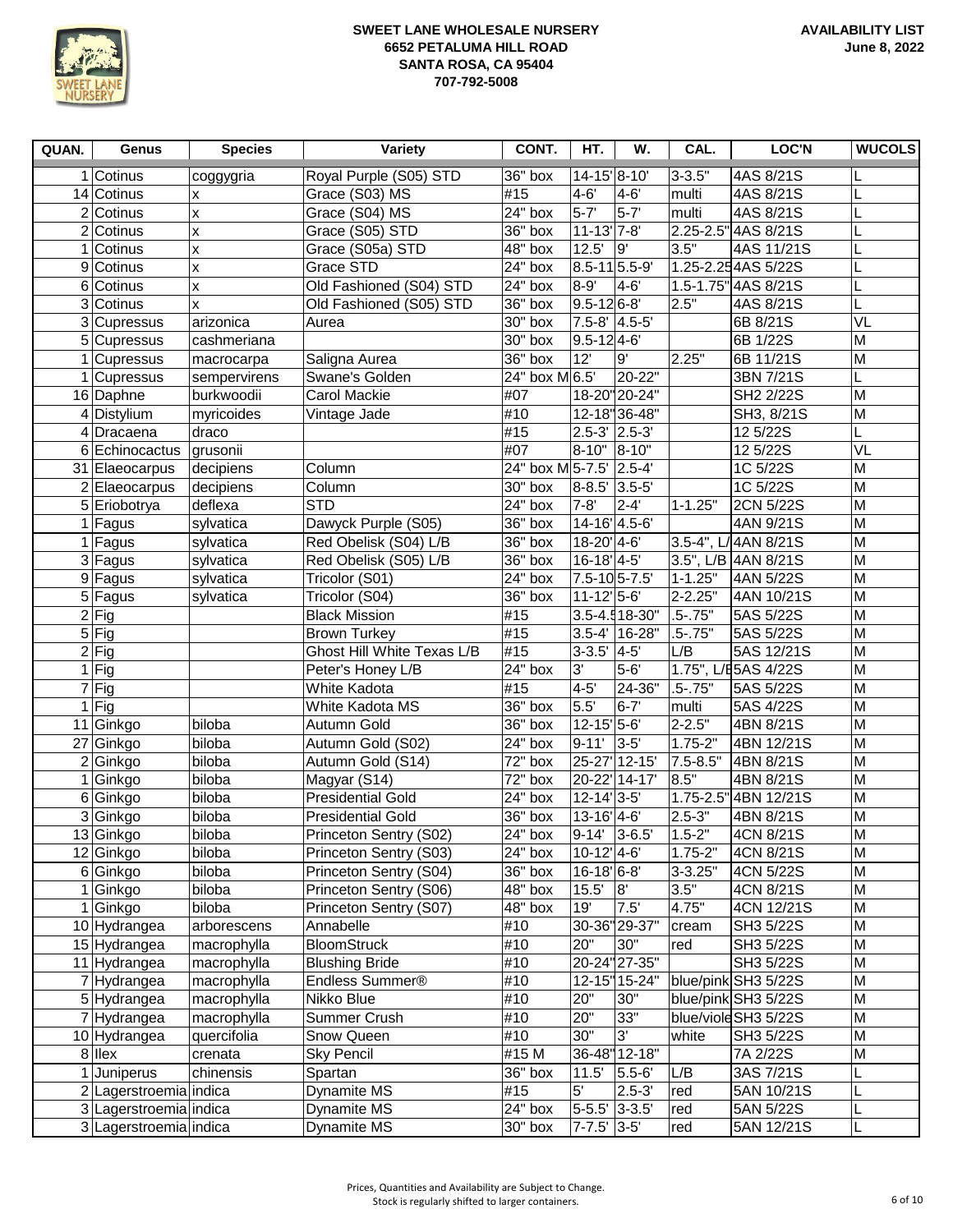

| QUAN.          | Genus                             | <b>Species</b>            | Variety                          | CONT.                  | HT.                           | W.                          | CAL.           | <b>LOC'N</b>                          | <b>WUCOLS</b>  |
|----------------|-----------------------------------|---------------------------|----------------------------------|------------------------|-------------------------------|-----------------------------|----------------|---------------------------------------|----------------|
|                | 2 Lagerstroemia indica            |                           | <b>Dynamite STD</b>              | 24" box                | 8-8.5' 2-3'                   |                             | 0.75"          | 5AN 3/22S                             |                |
|                | 4 Lagerstroemia indica            |                           | Muskogee MS                      | 24" box                | 5.5-6.53.5-5                  |                             |                | lavender 5AN 10/21S                   | L              |
|                | 1 Lagerstroemia indica            |                           | Muskogee MS                      | 36" box                |                               | 9.5-10 7.5-9.5              |                | lavender 5AN 5/22S                    | L              |
|                | 6 Lagerstroemia indica            |                           | Muskogee STD                     | #15                    | $8 - 9'$                      | $3 - 3.5'$                  | $1 - 1.25"$    | 5AN 10/21S                            | L              |
|                | 5 Lagerstroemia indica            |                           | Muskogee STD                     | 24" box                | $9 - 11'$                     | $3.5 - 4.5'$                | 1-1.5"         | 5AN 8/21S                             |                |
|                | 2 Lagerstroemia indica            |                           | Muskogee STD                     | 36" box                | 12-13'5-7'                    |                             | 2"             | 5AN 9/21S                             | L              |
|                | 5 Lagerstroemia indica            |                           | <b>Tuscarora MS</b>              | 24" box                | $5.5 - 6.54 - 5$              |                             | hot pink       | 5AN 10/21S                            | L              |
|                | 1   Lagerstroemia   indica        |                           | <b>Tuscarora STD</b>             | #15                    | 9'                            | 2.5'                        | 1.25"          | 5AN 8/21S                             | L              |
|                | 5 Lagerstroemia indica            |                           | <b>Tuscarora STD</b>             | $24"$ box              |                               | $10-12.2.5-4.5$             | $1 - 1.75"$    | 5AN 5/22S                             | L              |
|                | 2 Lagerstroemia indica            |                           | <b>Twilight STD</b>              | 24" box                | 10'                           | $3.5 - 4'$                  | 0.75"          | 5AN 3/22S                             | L              |
|                | 3 Lagerstroemia indica x fauriei  |                           | Acoma MS                         | 24" box                | $\overline{5-6}$              | $4.5 - 5.5'$                | white          | 5AS 8/21S                             | L              |
|                | 1 Lagerstroemia indica x fauriei  |                           | <b>Biloxi STD</b>                | 24" box                | $ 9.5 - 11 3 - 4$             |                             |                | 1.25-1.5" 5A 10/21S                   | L              |
|                | 7 Lagerstroemia indica x fauriei  |                           | <b>Biloxi STD</b>                | 36" box                | $10-14$ <sup>'</sup> 4-7'     |                             | $1.5 - 2"$     | 5AN 10/21S                            | L              |
|                | 10 Lagerstroemia indica x fauriei |                           | Natchez MS                       | 24" box                | $7 - 9'$                      | $6 - 8'$                    | white          | 5AN 5/22S                             |                |
|                | 6 Lagerstroemia indica x fauriei  |                           | Natchez STD                      | #15                    | $8 - 9'$                      | $2 - 3.5$                   | $\overline{1}$ | 5AN 10/21S                            |                |
|                | 4 Lagerstroemia indica x fauriei  |                           | Natchez STD                      | 24" box                | $9 - 10'$                     | $3.5 - 4.5$ <sup>'</sup> 1" |                | 5AN 5/22S                             |                |
|                | 3 Laurus                          | nobilis                   | <b>MS</b>                        | #15                    | $3.5 - 4'$ 1.5-2              |                             | multi          | 2CN 11/21S                            |                |
|                | 44 Laurus                         | nobilis                   | <b>MS</b>                        | 24" box                | $4-5$                         | $2 - 3$                     | multi          | 2CN 11/21S                            |                |
|                | 1 Laurus                          | nobilis                   | Saratoga MS                      | 24" box                | 4'                            | $\overline{4}$              | multi          | 2CN 11/21S                            |                |
| 1 <sup>1</sup> | Laurus                            | nobilis                   | Saratoga MS                      | 36" box                | $\overline{8}$                | $\mathbf{7}^{\prime}$       | multi          | 2CN 10/21S                            |                |
|                | 1 Laurus                          | nobilis                   | Saratoga STD                     | 24" box                | 10'                           | $5.5 - 6'$                  | $2 - 2.25"$    | 2CN 5/22S                             |                |
|                | 1 Laurus                          | nobilis                   | STD, PT                          | 24" box                | 4.5'                          | 3'                          |                | 1.25", PT 2CN 10/21S                  |                |
|                | 40 Loropetalum                    | chinense                  | Green                            | #05                    | 8-12"                         | $10 - 14"$                  |                | SH2 5/22S                             | L              |
|                | 3 Magnolia                        | grandiflora               | Little Gem ESP                   | 36" box                | 7'                            | 5.5'                        | <b>ESP</b>     | 1A 3/22S                              | M              |
|                | 10 Magnolia                       | grandiflora               | Little Gem L/B                   | 24" box                | $8 - 9'$                      | $2 - 3'$                    | L/B            | 1A 4/22S                              | M              |
|                | 4 Magnolia                        | lil x stel                | Susan MS                         | 24" box                | 5.5'                          | $3^{\circ}$                 | multi          | 3AS 4/22S                             | M              |
|                | 3 Magnolia                        | X                         | Butterflies (S02)                | 24" box                | $6 - 7'$                      | $3-4'$                      | $1 - 1.5"$     | 3AS 11/21S                            | M              |
|                | 9 Magnolia                        | X                         | Butterflies (S03)                | 30" box                | $9 - 11'$                     | $5-6$                       | $1.5 - 1.75$   | 3AS 11/21S                            | $\overline{M}$ |
|                | 6 Magnolia                        | $\boldsymbol{\mathsf{x}}$ | Butterflies (S04)                | 36" box                | 10-12' 5-6'                   |                             | $2 - 2.5"$     | 3AS 9/21S                             | M              |
|                | 20 Magnolia                       | x                         | Elizabeth                        | 24" box M6'            |                               | $2^{\prime}$                | 1"             | 3AS 8/21S                             | M              |
|                | 7 Magnolia                        | $\boldsymbol{\mathsf{x}}$ | Rose Marie                       | 24" box M 4.5-5"       |                               | $1.5 - 2$                   | 1"             | 3AS 4/22S                             | $\overline{M}$ |
|                | 1 Magnolia                        | lx.                       | Sunburst                         | 30" box                | 9.5'                          | $4^{\circ}$                 | 2"             | 3AS 12/21S                            | M              |
|                | 2 Magnolia                        | x soulangeana             | Rustica Rubra (S06) STD          | 48" box                | 13-15'9-10'                   |                             | 3.5"           | 3AS 8/21S                             | M              |
|                | $2$ Malus                         | $\boldsymbol{\mathsf{x}}$ | Prairifire                       | 24" box                | 8-9                           | $5-6$                       | 1.5"           | 3AS 10/21S                            | $\overline{M}$ |
|                | 6 Malus                           | X                         | Prairifire (S04)                 | 36" box                | 10-12' 6-7'                   |                             |                | 2.25-2.5" 3AS, 3AN 2/22S              | M              |
|                | 12 Malus                          | x                         | Royal Raindrops                  | 36" box                | $11.5 - 16 - 7'$              |                             | $1.75 - 2"$    | 3AS 2/22S                             | M              |
|                | 57 Myrica                         | californica               |                                  | #10H                   | $3 - 5'$                      | $2.5 - 3'$                  |                | 1B 12/21S                             | $\overline{M}$ |
|                | 7 Myrica                          | californica               |                                  | #15<br>$\sqrt{24}$ box | $3 - 5'$                      | $2.5 - 3'$                  |                | 1C 12/21S                             | M<br>M         |
|                | 23 Myrica                         | californica               |                                  |                        | $4-5$                         | $3-4$                       |                | 2CN 11/21S                            |                |
|                | 13 Myrica<br>5 Nyssa              | californica               |                                  | #25<br>36" box         | 4.5-6.55-7.5<br>$10-11.3.5-5$ |                             |                | 1C, 2CN 5/22S<br>2.25-2.5" 4BS 10/21S | M<br>M         |
|                | $2$ Nyssa                         | sylvatica                 | Firestarter (S04)<br>Green Gable | $36"$ box              | 12-13 3.5-5                   |                             |                | 2.25-2.5" 4BS 2/22S                   | M              |
|                | 1 Nyssa                           | sylvatica<br>sylvatica    | L/B                              | 36" box                | 12.5'                         | 8                           | $3$ ", $L/B$   | 5BN 11/21S                            | M              |
|                | $2$ Nyssa                         | sylvatica                 | Wildfire (S07)                   | $48"$ box              | $17 - 18$ <sup>'</sup> 9-10'  |                             | 3"             | 5BN 2/22S                             | M              |
|                | 12 Nyssa                          | sylvativa                 | Wildfire (S05)                   | 36" box                | 14-16' 5-7'                   |                             | 2.75-3"        | 5BN 2/22S                             | M              |
|                | $\overline{2}$ Nyssa              | sylvatica                 | Wildfire (S04)                   | 36" box                | 10-14' 5-7'                   |                             | 2-2.75"        | 5BN 10/21S                            | M              |
|                | $1$ Olea                          | europaea                  | (S01) Pom-Pom                    | 60" box                | 6'                            | $7 - 8'$                    |                | Pom Pon SH3 4/22S                     | VL             |
|                | 13 Olea e.                        | Arizona                   | <b>Fruitless MS</b>              | 36" box                | $6-8'$                        | $5-6'$                      | multi          | 7C 2/22S                              | VL             |
|                | 49 Olea e.                        | Little Ollie/Munch (S03)  |                                  | #15                    |                               | 8-12"   15-24"              |                | 7C 3/22S                              | VL             |
|                | 3 Olea e.                         | <b>Royal Fruitless</b>    | Fruitless (Maj. Beauty) MS       | #15                    | $4 - 5'$                      | $2.5 - 4'$                  | multi          | 11 10/21S                             | VL             |
|                | 18 Olea e.                        | <b>Royal Fruitless</b>    | Fruitless (Maj. Beauty) MS       | 24" box                | $5-6$                         | $2.5 - 3.5$ multi           |                | 7C 2/22S                              | VL             |
|                | 1 Parrotia                        | persica                   | (S06) MS                         | 48" box                | 18.5'                         | $8 - 10'$                   | multi          | 5BN 12/21S                            | M              |
|                | $2$ Parrotia                      | persica                   | (S06) STD                        | 48" box                | 15-17 7-9                     |                             | $3.5 - 4"$     | 5BN 2/22S                             | M              |
|                |                                   |                           |                                  |                        |                               |                             |                |                                       |                |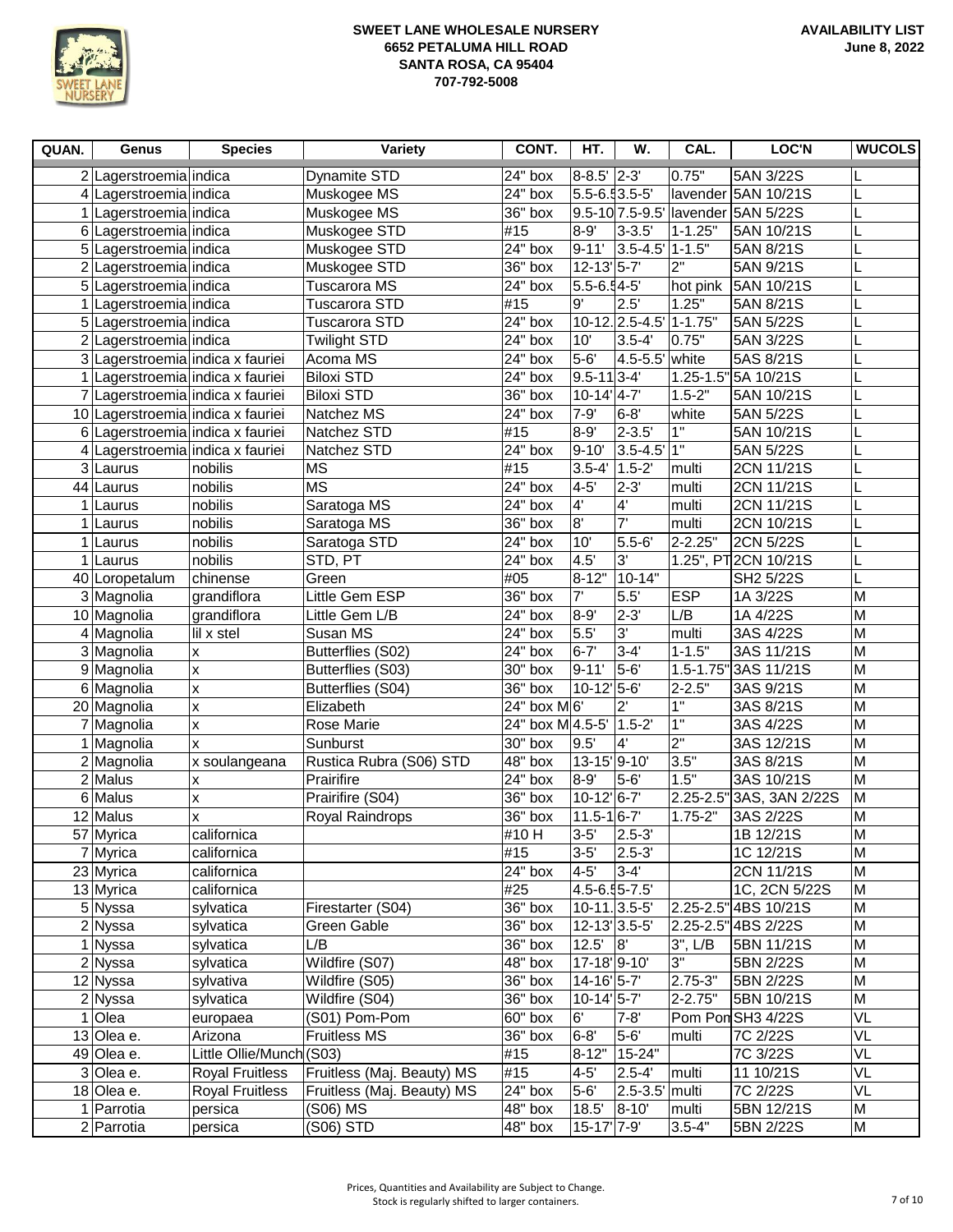

| QUAN. | Genus                | <b>Species</b> | Variety                 | CONT.                   | HT.                         | W.                   | CAL.           | <b>LOC'N</b>          | <b>WUCOLS</b>  |
|-------|----------------------|----------------|-------------------------|-------------------------|-----------------------------|----------------------|----------------|-----------------------|----------------|
|       | 1 Parrotia           | persica        | (S09) STD               | 48" box                 | 12'                         | 8'                   | 3.75"          | 5BN 12/21S            | M              |
|       | 1 Parrotia           | persica        | (S10) STD               | 48" box                 | 20'                         | $10 - 12'$           | 5"             | 5BN 12/21S            | M              |
|       | 2 Parrotia           | persica        | (S12) MS                | 60" box                 |                             | 17-18 12-14          | multi          | 5BN 12/21S            | M              |
|       | $2$ Picea            | abies          | Nidiformis (S02)        | #03                     | $6 - 8"$                    | 16-20"               |                | SH2 3/22S             | M              |
|       | 1 Picea              | abies          | Pendula (S06)           | 30" box                 | $4^{\circ}$                 | 7'                   | 3.25"          | 6B 7/21S              | M              |
| 2     | Picea                | pungens        | Fat Albert (S05)        | 36" box                 | 12-15'8-9'                  |                      | 6"             | 6B 7/21S              | M              |
|       | 1 Picea              | pungens        | Montgomery              | 36" box                 | 5.5'                        | 8"                   |                | 6B 7/21S              | M              |
|       | $1$ Picea            | pungens glauca | Globosa                 | #05 M                   | 12"                         | $12 - 15"$           |                | 6B 7/21S              | M              |
|       | 1 Picea              | pungens glauca | Globosa                 | #10 M                   |                             | 15-18 21-24"         |                | FR DISP, 6B 8/21 M    |                |
|       | 9 Picea              | pungens glauca | Globosa (S01)           | #03                     |                             | 12-15" 16-20"        |                | SH2 3/22S             | M              |
|       | $\overline{1}$ Pinus | contorta       | Spaan's Dwarf           | #15                     | 2.5'                        | 3'                   |                | 3BN 7/21S             | M              |
|       | $1$ Pinus            | contorta       | Spaan's Dwarf (S04)     | #20                     | 3.5'                        | $\overline{4}$       |                | 3BN 4/22S             | $\overline{M}$ |
|       | $\overline{2}$ Pinus | contorta       | v. contorta Pom Pom     | #25                     | 5 <sup>1</sup>              | $3 - 3.5'$           | $1.5 - 2"$     | 3BN 7/21S             | M              |
|       | $10$ Pinus           | mugo           | Jakobsen (S02)          | #06                     |                             | 12-15" 16-20"        |                | SH2 3/22S             | L              |
|       | 26 Pinus             | mugo           | Slowmound (S01)         | #03                     | 10"                         | 12"                  |                | SH2 3/22S             |                |
|       | 7 Pinus              | mugo           | Valley Cushion (S02)    | #06                     | 10"                         | 20"                  |                | SH2 3/22S             |                |
|       | 10 Pinus             | mugo           | Wintersonne             | #06                     | $2 - 2.5'$                  | $\overline{2}$       |                | SH2 3/22S             |                |
|       | $2$ Pinus            | parviflora     | Bergman (S04)           | 24" box                 |                             | 4.5-5.54.5-5.5' 2.5" |                | 3BN 7/21S             | M              |
|       | 1 Pinus              | strobus        | Blue Shag (S03)         | #10                     | 24"                         | 36"                  |                | SH2 4/22S             | M              |
|       | $1$ Pinus            | strobus        | Macopin                 | $24"$ box               | 6'                          | $\overline{8}$       | 2"             | 3BN 7/21S             | M              |
|       | $2$ Pinus            | strobus        | Niagara Falls           | 24" box                 | $4 - 5'$                    | $6 - 7'$             |                | 3BN 8/21S             | M              |
|       | 6 Pinus              | strobus        | Niagara Falls (S01)     | #3                      |                             | 15-30"24-36"         |                | SH <sub>2</sub> 4/22S | M              |
|       | 1 Pinus              | sylvestris     | Albyn Prostrata (S01)   | #03                     | 15"                         | 30-36"               |                | SH2 4/22S             | M              |
| 1     | Pinus                | sylvestris     | Albyn Prostrata (S02)   | #06                     | 12"                         | 40-48"               |                | SH2 4/22S             | M              |
|       | $1$ Pinus            | sylvestris     | Hillside Creeper (S02)  | #06                     | 15"                         | 40-48"               |                | SH2 4/22S             | M              |
| 1     | Pinus                | sylvestris     | Hindu Pan (S05) Pom Pom | 24" box                 | 8'                          | 4'                   | 3.5"           | 3BN 7/21S             | M              |
| 6     | Pinus                | thunbergii     | Kotobuki (S07)          | 30" box                 | $6 - 8'$                    | $4-5$                |                | 3BN 8/21S             | M              |
| 1     | Pinus                | thunbergii     | Mikawa Sculpted (S09)   | 42"<br>box              | 6.5'                        | 10' x 8.54.25"       |                | SH2 12/21S            | M              |
|       | 25 Pistacia          | chinensis      | <b>Keith Davey</b>      | 24" box                 | $7 - 8.5'$                  | $3 - 4'$             | $0.75 - 1"$    | 4AS 1/22S             |                |
|       | 22 Pittosporum       | tenuifolium    | Kohuhu                  | #15                     | $3.5 - 5$                   | $2 - 2.5'$           |                | 2BN 11/21S            | M              |
|       | 3 Pittosporum        | tenuifolium    | Kohuhu STD              | 30" box                 | $8.5 - 9'$                  | $6.5 - 8$            | $3 - 4"$       | 2BN 5/22S             | M              |
|       | 86 Pittosporum       | tenuifolium    | Silver Sheen            | #15                     | $5-6$                       | $2^{\prime}$         |                | 2CN 1/22S             | M              |
|       | 3 Podocarpus         | elongatus      | Icee Blue               | #15 M                   | $5 - 6'$                    | $2 - 3'$             | stk            | GH2 5/22S             | ?              |
|       | 15 Podocarpus        | elongatus      | Icee Blue               | 24" box M 6.5-7'        |                             | $3 - 3.5'$           | stk            | GH2 3/22S             | ?              |
|       | 2 Podocarpus         | gracilior      | Column                  | #15                     | $5 - 6'$                    | $2 - 3'$             | stk            | GH2 2/22S             | M              |
|       | 14 Podocarpus        | gracilior      | Column                  | 24" box                 | $6 - 7.5$                   | $2-3'$               | stk            | GH2 9/21S             | M              |
|       | 15 Podocarpus        | gracilior      | <b>ESP</b>              | #15                     | $4 - 5'$                    | 5'                   | <b>ESP</b>     | GH2 4/22S             | $\overline{M}$ |
|       | 12 Podocarpus        | gracilior      | <b>STD</b>              | 24" box                 | 8-9.5' 3-3.5'               |                      |                | 1.25-2.5" GH2 4/22S   | M              |
|       | 23 Podocarpus        | gracilior      | <b>STD</b>              | 36" box                 | $11 - 12$ <sup>6-7</sup>    |                      | $4 - 4.5"$     | SH4-2S 10/21S         | M              |
|       | 1 Podocarpus         | henkelii       | Column                  | #15                     | $6 - 7'$                    | $2.5 - 3'$           | stk            | GH2 7/21S             | M              |
|       | 12 Pomegranate       |                | Wonderful ESP           | #10                     | $4.5 - 5'$                  | $\overline{4}$       | <b>ESP</b>     | SH3 5/22S             |                |
|       | 1 Pomegranate        |                | Wonderful MS            | #15                     | 2.5'                        | $2^{\prime}$         | multi          | 5AS 6/22S             |                |
|       | 26 Prunus            | cerasifera     | <b>Krauter Vesuvius</b> | 36" box                 | $12.5 - 16 - 8$             |                      | $2.25 - 3"$    | 7C 8/21S              |                |
|       | $2$ Prunus           | laurocerasus   | Compacta (S02.5)        | #25                     |                             | 3-3.5' 3.5-4.5'      |                | 6A 10/21S             | M              |
|       | 132 Prunus           | laurocerasus   | English Laurel          | #25                     | 4-5.5' 4-5'                 |                      | <b>Ylw Dot</b> | 6A, 5AS 12/21S        | M              |
|       | 27 Prunus            | laurocerasus   | <b>English Laurel</b>   | <b>B&amp;B 25</b>       | 4-5.5' 3.5-4'               |                      |                | 6A 3/22S              | M              |
|       | 129 Prunus           | laurocerasus   | English Laurel Column   | #10                     | $5-6$                       | $8 - 24"$            | ∣stk           | 1B 4/22S              | M              |
|       | 20 Prunus            | laurocerasus   | English Laurel STD      | 24" box                 | 7'                          | 2.5'                 | 1"             | 1B 2/22S              | M              |
|       | $1$ Prunus           | laurocerasus   | Otto Luyken (S04)       | #20                     | 2.5'                        | $3-4$                |                | 1C 12/21S             | M              |
|       | 1 Prunus             | serrulata      | Kwanzan                 | 24" box                 | $12 - 13$ <sup>'</sup> 5-6' |                      | 2-2.25"        | 7B 8/21S              | M              |
|       | 16 Prunus            | serrulata      | Kwanzan - Serrula bk    | 24" box M 11-13. 3.5-5' |                             |                      | $1.75 - 2"$    | 7B 8/21S              | M              |
|       | 1 Prunus             | serrulata      | Kwanzan - top gft (S09) | 48" box                 | 16'                         | 7'                   | 7"             | 7B 8/21S              | M              |
|       | $4$ Prunus           | serrulata      | Mt. Fuji (S08)          | 48" box                 |                             | 12-14' 11-13'        |                | 3.25-3.5" 7B 5/22S    | M              |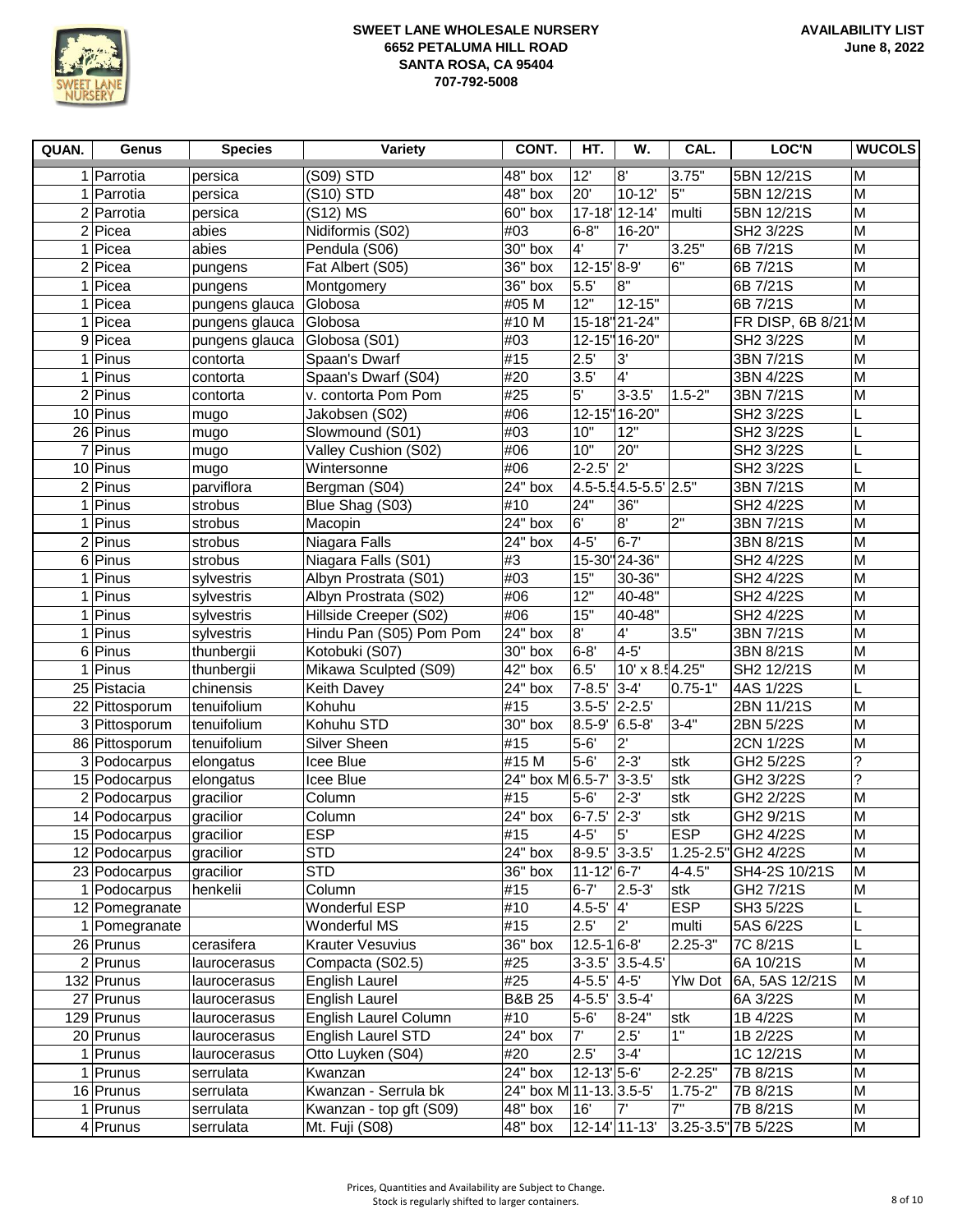

| QUAN. | Genus                  | <b>Species</b> | Variety                  | CONT.                | HT.                            | W.                   | CAL.           | LOC'N                  | <b>WUCOLS</b>  |
|-------|------------------------|----------------|--------------------------|----------------------|--------------------------------|----------------------|----------------|------------------------|----------------|
|       | 6 Prunus               | x              | Snow Goose (S05)         | 36" box              | $13-14$ <sup>'</sup> $4-4.5$ ' |                      | 2.75-3"        | 7B 9/21S               | M              |
|       | $2$ Prunus             | yed            | Akebono (S06)            | 36" box              | $12 - 14$ <sup>'</sup> 6-8'    |                      | 2.5-3"         | 7B 8/21S               | M              |
|       | 1 Prunus               | yed            | Akebono (S07)            | 48" box              |                                | 16-17' 10-10.5 4"    |                | 7B 5/22S               | M              |
|       | 3 Prunus               | yed            | Akebono (S08)            | 60" box              |                                | 14-16 12.5-15 4-4.5" |                | 7B 5/22S               | M              |
|       | $1$ Prunus             | yed            | Akebono (S09)            | 72" box              |                                | 18-19 14.5-17 5.5"   |                | 7B 5/22S               | M              |
|       | 1 Prunus               | yed            | Akebono (S05)            | 36" box              | $13 - 14$ <sup>1</sup> 6-7     |                      | 2.75-3"        | 7B 9/21S               | M              |
|       | $2$ Quercus            | agrifolia      | <b>NAT</b>               | 24" box              | $11 - 12$ 5-6                  |                      | <b>NAT</b>     | 4CN 12/21S             | VL             |
|       | $1$ Quercus            | agrifolia      | <b>NAT</b>               | 60" Box              | 20'                            | 8'                   | <b>NAT</b>     | 4CN 7/21S              | VL             |
| 1     | Quercus                | agrifolia      | <b>STD</b>               | 24" box              | $11-12'3-4'$                   |                      | $1.75 - 2"$    | 4CN 11/21S             | VL             |
|       | 5 Quercus              | agrifolia      | <b>STD</b>               | 36" box              | $13 - 14'$ 7-8'                |                      |                | 3.75-4.5" 4CN 3/22S    | VL             |
|       | $2$ Quercus            | agrifolia      | <b>STD</b>               | 48" box              | 19-20'8-10'                    |                      | 5.25"          | 4CN 1/22S              | VL             |
|       | $5$ Quercus            | coccinea       | (S03) STD                | 36" box              | $13 - 15$ <sup>1</sup> $5 - 7$ |                      | 2"             | 4CN 12/21S             | M              |
| 1     | Quercus                | lobata         | <b>NAT</b>               | 24" box              | $9 - 14'$                      | 4                    | $2 - 2.25"$    | 4CN 10/21S             | L              |
| 1     | Quercus                | lobata         | <b>NAT</b>               | 36" box              | 18-19 8-10                     |                      |                | 4.5", NA14CN 5/22S     | L              |
| 1     | Quercus                | lobata         | <b>NAT</b>               | 48" box              | 21'                            | $8-9'$               |                | 4.5", NA14CN 1/22S     | L              |
| 1     | Quercus                | lobata         | <b>STD</b>               | 48" box              | 20'                            | $10 - 11'$           | 5"             | 4CN 1/22S              | L              |
|       | $1$ Quercus            | macrocarpa     | (S10) STD                | 60" box              | 16'                            | $11 - 14'$           | 5.5"           | 4CN 5/22S              | $\overline{M}$ |
|       | $1$ Quercus            | robur          | <b>STD</b>               | 48" box              | 20.5                           | 9                    | 3.5"           | 4CN 12/21S             | $\overline{M}$ |
|       | 14 Quercus             | rubra          |                          | $36"$ box            | 15-18' 5-8'                    |                      |                | 1.75-3.5" 4CN 12/21S   | M              |
|       | $\overline{1}$ Quercus | suber          | <b>NAT</b>               | 36" box              | 13-16. 7-9                     |                      |                | 5-5"; NA14CN 5/22S MM  | L              |
|       | 3 Quercus              | suber          | <b>STD</b>               | $\overline{2}4"$ box | $13-14$ <sup>'</sup> $4-4.5$ ' |                      |                | 1.5-1.75" 4CS 10/21S   | L              |
|       | $1$ Quercus            | suber          | <b>STD</b>               | 48" box              | 17'                            | 7'                   | 4.5"           | 4CN 8/21S              |                |
|       | 162 Rhamnus            | alaternus      | <b>John Edwards</b>      | #15                  |                                | $3.5' - 4'$ 30-32"   | multi          | 1B 3/22S               |                |
|       | 11 Rhododendron        |                | Catawbiense Album        | <b>FP 15</b>         |                                | 30-36"36-48"         | White          | SH2 7/21S              | M              |
|       | 28 Rhododendron        |                | Cunningham's White       | <b>FP 15</b>         |                                | 30-36" 36-48"        | White          | SH2 7/21S              | M              |
|       | 1 Rhododendron         |                | Jean Marie de Montague   | <b>FP 15</b>         |                                | 30-36" 36-48"        | Red            | SH2 7/21S              | M              |
|       | 2 Rhododendron         |                | Lord Roberts (S01)       | #06                  |                                | 20-24" 24-30"        | Red            | SH2 7/21S              | M              |
|       | 1 Rhododendron         |                | Nova Zembla (S02)        | #06                  | 30"                            | 36"                  | Red            | SH2 7/21S              | $\overline{M}$ |
|       | $2 R$ obinia           | pseudoacacia   | Twisty Baby ® (S06) STD  | $36"$ box            | 13.5-1 7-11'                   |                      | 3.25-3.5"      | 3AN 12/21S             | VL             |
|       | 8 Sequoia              | sempervirens   | Aptos Blue               | $36"$ box            | $11 - 12$ <sup>1</sup> 6-7     |                      |                | 3BS 9/21S              | H              |
|       | 6 Stewartia            | pseudocamellia | (S04)                    | $36"$ box            | $7 - 8'$                       | $4.5 - 5$            |                | 2.25-2.5" SH4-3S 4/22S | M              |
|       | 6 Stewartia            | pseudocamellia | (S04)                    | #45                  | $9 - 13'$                      | 5-6                  |                | 2.25-2.5" SH4-3S 4/22S | M              |
|       | 13 Stewartia           | pseudocamellia | (S06)                    | 36" box              | $9 - 11'$                      | $5-8$                | $2.5 - 3"$     | SH4-3S, SH4-3N         | ∤М             |
|       | 8 Styrax               | japonicus      |                          | 24" box              | 8"                             | $\overline{4}$       | $\overline{1}$ | SH4-4N 4/22S           | M              |
| 1     | Styrax                 | japonicus      |                          | 36" box              | 9.5'                           | 6.5'                 | 1.75"          | SH4-4N 4/22S           | M              |
|       | $4$ Styrax             | japonicus      | Snowcone ® (S04)         | 36" box              | $11-12$ <sup>'</sup> 7-8'      |                      | 3"             | SH4-3N 4/22S           | M              |
|       | 3 Styrax               | japonicus      | Snowcone ® (S05)         | 36" box              | 11-12'7-8'                     |                      | 3"             | SH4-3N 4/22S           | M              |
|       | 9 Taxodium             | distichum      | Green Whisper            | 24" box              | 9-11' 6-8'                     |                      | 2-3"           | 3AS, SH1 5/22S         | M              |
| 4     | Taxodium               | distichum      | Green Whisper            | 36" box              | $11 - 11.5 - 6$                |                      | 2.75"          | 3AS 9/21S              | M              |
| 1     | <b>Taxus</b>           | baccata        | Aurea                    | #05 M                | 48"                            | 8"                   |                | SH2 4/22S              | M              |
| 1     | Taxus                  | baccata        | Aurea                    | #07 M                | 48"                            | 12"                  |                | SH2 4/22S              | M              |
|       | 29 Taxus               | baccata        | Fastigiata/Stricta (S02) | #15                  |                                | 33-36" 12-15"        |                | 6C 2/22S               | M              |
|       | 15 Taxus               | baccata        | Fastigiata/Stricta (S06) | $36"$ box            | 8.5-9' 2-2.5'                  |                      |                | 6C 4/22S               | M              |
|       | $2$ Taxus              | baccata        | Fastigiata/Stricta (S07) | $36"$ box            | 10'                            | $21" - 3"$           |                | 6C 7/21S               | M              |
|       | $2$ Taxus              | baccata        | Standishii               | #05                  | $40 - 48$ "8-10"               |                      |                | SH2 4/22S              | M              |
|       | 10 Taxus               | cuspidata      | Emerald Spreader         | #05 M                |                                | 10-12" 15-24"        |                | SH2 5/22S              | M              |
|       | $2$ Taxus              | x media        | Hicksii (S06)            | 36" box              | 8-8.5' 4-4.5'                  |                      |                | 6C 7/21S               | M              |
|       | 20 Taxus               | x media        | HM Eddie (S06)           | 30" box              |                                | 7.5-8.532-36"        |                | 6C, DISP 7/21S         | M              |
|       | $2$ Taxus              | x media        | HM Eddie (S06)           | $36"$ box            | 8-9.5' 3.5-4'                  |                      |                | 6C 12/21S              | M              |
|       | 11 Taxus               | x media        | HM Eddie (S06a)          | 30" box              | 7.5-8.53'                      |                      |                | 6C 7/21S               | M              |
|       | 10 Taxus               | x media        | HM Eddie (S06a)          | 36" box              | 8-9'                           | $3 - 3.5'$           |                | 6C 7/21S               | M              |
|       | 1 Taxus                | x media        | HM Eddie (S07)           | $48"$ box            | 11.5'                          | 7'                   |                | 6C 12/21S              | M              |
|       | 30 Taxus               | x media        | HM Eddie (S05)           | $24"$ box            | 5-5.5' 1.5-2'                  |                      |                | 6C 2/22S               | M              |